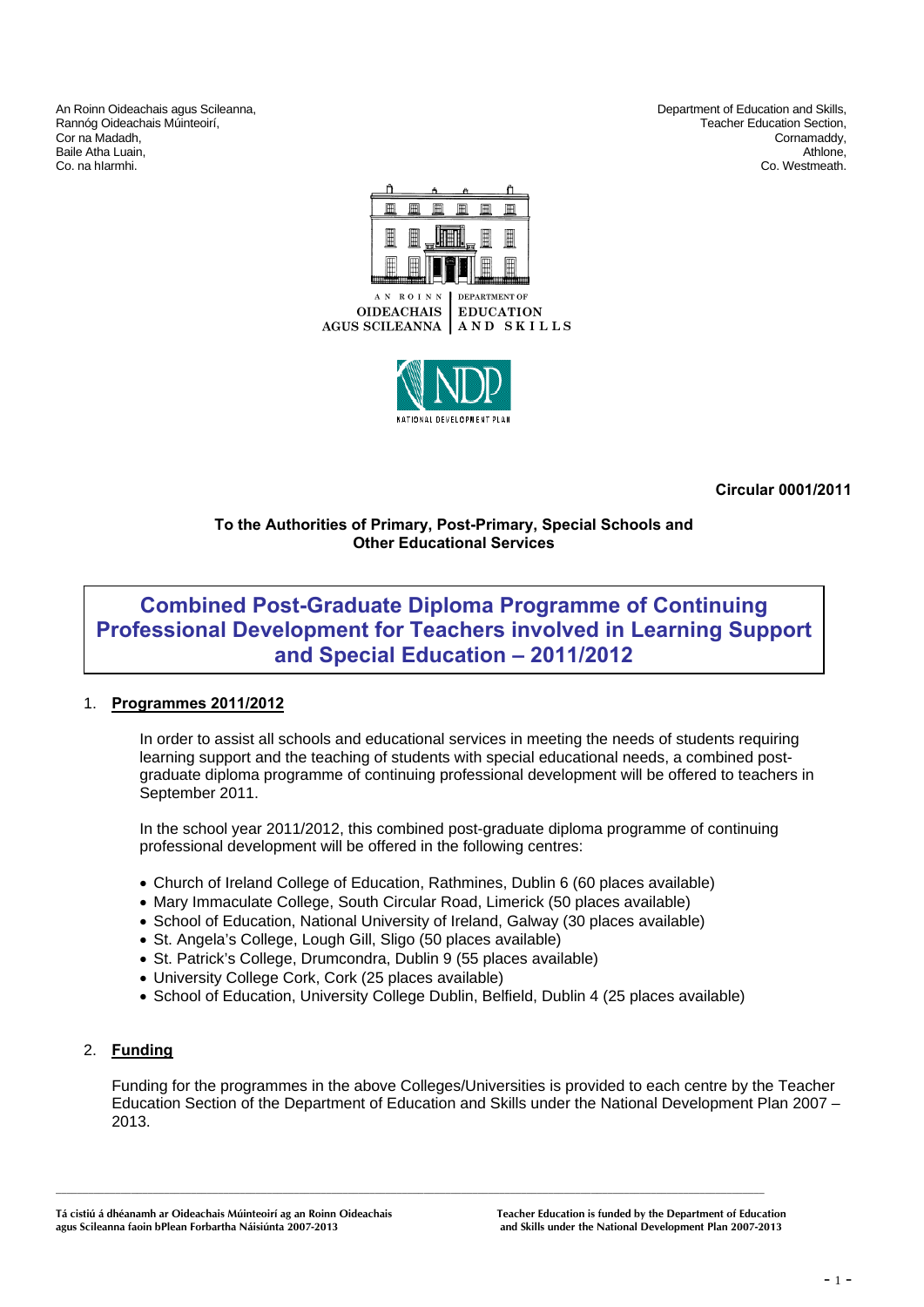# 3. **Aim and Content**

The aim of the programme is to provide substantial theoretical and practical continuing professional development for teachers working with students with special educational needs and for teachers working in recognised mainstream and other educational settings with those students requiring learning support teaching. Qualifications will be awarded, by the Colleges/Universities involved, to participants who successfully complete the programme. Participants will be assessed on the basis of **full attendance** at the programme venue, successful completion of selected tasks and written assignments (and examinations where relevant), supervision of their work in schools/centres and final evaluation. Further details will be made available to applicants by the individual College/University.

# 4. **Duration and Organisation**

The programmes are of **one academic year's duration**. Applicants should note that there will be a total of **eight weeks' release** from schools/centres for attendance at the relevant programme venue and the remainder of the year will involve teaching in participants' own educational settings. There will be some variations between the participating Colleges/Universities in terms of organisation, assessment and title of awards. All of the programmes listed below provide qualifications recognised by the Department of Education and Skills in the area of special educational needs and learning support for teachers in the following roles: Learning Support Teacher and/or Resource Teacher, Teacher in a Special School, Teacher in a Special Class and Resource Teacher for Travellers.

### 5. **Colleges/Universities**

**(a) Church of Ireland College of Education, Rathmines, Dublin 6 (www.cice.ie)**  This programme leads to the award of a Postgraduate Diploma in Learning Support and Special Educational Needs from the University of Dublin, Trinity College. It runs from September 2011 to June 2012 and involves block release from school for a total of eight weeks, along with supervised work in the participants' own schools and on-going study throughout the year. Participants will also attend the college on four Saturdays during the academic year. Contact details are available at the end of this circular.

#### **(b) Mary Immaculate College, South Circular Road, Limerick (www.mic.ul.ie)**

This programme, which is organised by the Department of Special Education, leads to the award of a Graduate Diploma in Special Educational Needs, accredited by the University of Limerick. The course offers an in-depth exploration of an SEN area of choice (Autism, Dyslexia, Attention Deficit Hyperactivity Disorder, Mild General Learning Disabilities, Emotional & Behavioural Disorders, Down syndrome or other SEN areas) for each participant. The course runs from September 2011 to May 2012 and involves block release from school for designated periods (a total of eight weeks), and four weekends (Friday evening, Saturday). Those considering participation in this programme should contact the college for more details in relation to block release. Further details are available on the College website. Contact details are available at the end of this circular.

#### **(c) National University of Ireland, Galway (www.nuigalway.ie)**

This programme provided by the School of Education, leads to the award of a Postgraduate Diploma in Special Educational Needs. It runs from early September 2011 until May 2012 and involves release from schools/centres for designated block periods (a total of eight weeks over the academic year) to attend lectures and workshops at the University. In addition, teachers will be required to attend lectures and workshops at the University on four Saturdays. The programme also includes supervised work in the teachers' own schools/centres and supported ongoing study throughout the year using a variety of modes of content delivery. Further details are available on the College website. Contact details are available at the end of this circular.

### **(d) St. Angela's College, Sligo (www.stangelas.nuigalway.ie)**

This programme is organised by the Education Department and leads to the award of a Post-Graduate Diploma in Special Educational Needs, accredited by the National University of Ireland, Galway. It runs from September 2011 until May 2012. The course is based on a combined approach of block release from school/centre for a total of eight weeks, four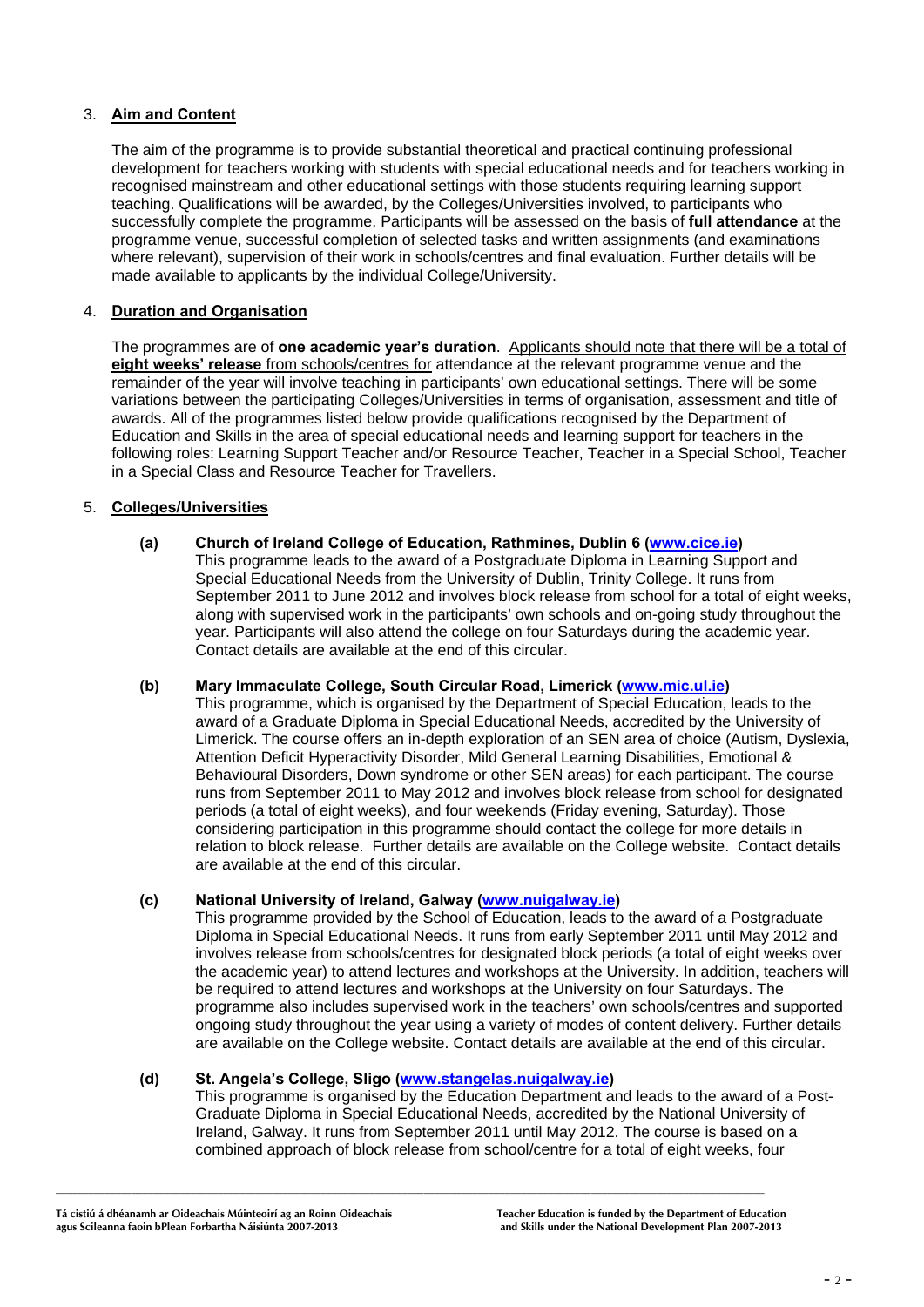Saturdays of face-to-face tuition, and distance learning, together with supervised work in the teachers' own schools/centres. The programme also includes supported ongoing study throughout the year using a variety of modes of delivery. The programme structure is comprised of four core modules and a specialist study module. Participants can choose two areas from the following range: Specific Learning Disabilities; Autistic Spectrum Disorders; Adult/ Disadvantage/ Intercultural Education; and Challenging Behaviour. Those considering participation in this programme should contact the college for more details in relation to block release. Contact details are available at the end of this circular.

### **(e) St. Patrick's College, Drumcondra, Dublin 9 (www.spd.dcu.ie)**

This programme is for teachers in recognised Special Schools, Primary Schools and Post Primary Schools. It is organised by the College's Department of Special Education, and leads to the award of a Graduate Diploma in Special Educational Needs, accredited by Dublin City University. The course runs from September 2011 to June 2012 and involves a blended model of delivery incorporating block release from school amounting to a total of eight weeks, online and distance learning and three weekends (Friday evening, Saturday) of face-to-face tuition. In order to participate in the programme, teachers will need access to a computer and broadband internet access. This course offers specialist pathways in moderate, severe and profound general learning disabilities and high incidence special educational needs. Further details are on the College website. Contact details are available at the end of this circular.

# **(f) University College Cork (www.ucc.ie)**

This programme is provided by the Education Department, UCC, and leads to the award of a Postgraduate Diploma in Special Educational Needs. It will run from September 2011 to May 2012 and involves a total of eight weeks block release from school, four Saturdays, distance learning and supervised work in the teacher's own school. Contact details are available at the end of this circular.

### **(g) University College Dublin, Belfield, Dublin 4 (www.ucd.ie)**

This programme, provided by the School of Education, leads to the award of the Graduate Diploma in Special Educational Needs. It will run from September 2011 to May 2012 and involves a blended model of delivery incorporating block release from school/centre amounting to a total of eight weeks, online and distance learning and five Saturdays of collaborative workshops and seminars. Those considering participation in this programme should contact the college for more details in relation to block release. Contact details are available at the end of this circular.

# 6. **Eligibility**

#### **Please note that all teachers must be registered in accordance with Section 31 of the Teaching Council Act, 2001. Please refer to the teaching council website www.teachingcouncil.ie for further information.**

This programme is open to all serving teachers who are employed in a position funded by the Department of Education and Skills and who provide Learning Support, Resource Teaching and Resource Teaching for Travellers in recognised Primary schools, Post-Primary schools, and other recognised Educational Services. Teachers serving in special schools and special classes are also eligible to apply. **The programme is designed specifically to assist teachers in meeting the learning and teaching needs of students requiring learning support and/or students with special educational needs. Potential applicants must therefore have a teaching role in relation to students requiring learning support and/or students with special educational needs.** Please refer to the circulars listed in Appendix 2 for information on the qualifications necessary for Learning Support/ Resource Teaching posts at Primary and Post-Primary levels and qualifications necessary to teach in Special Schools.

Please note that in order for teachers to be eligible to take up a place or continue on the course the necessary hours and facilities to enable full participation must be provided in their own school setting. It is particularly important that teachers participating in the Programme are given a work-load which will permit them to benefit fully from the continuing professional development being offered.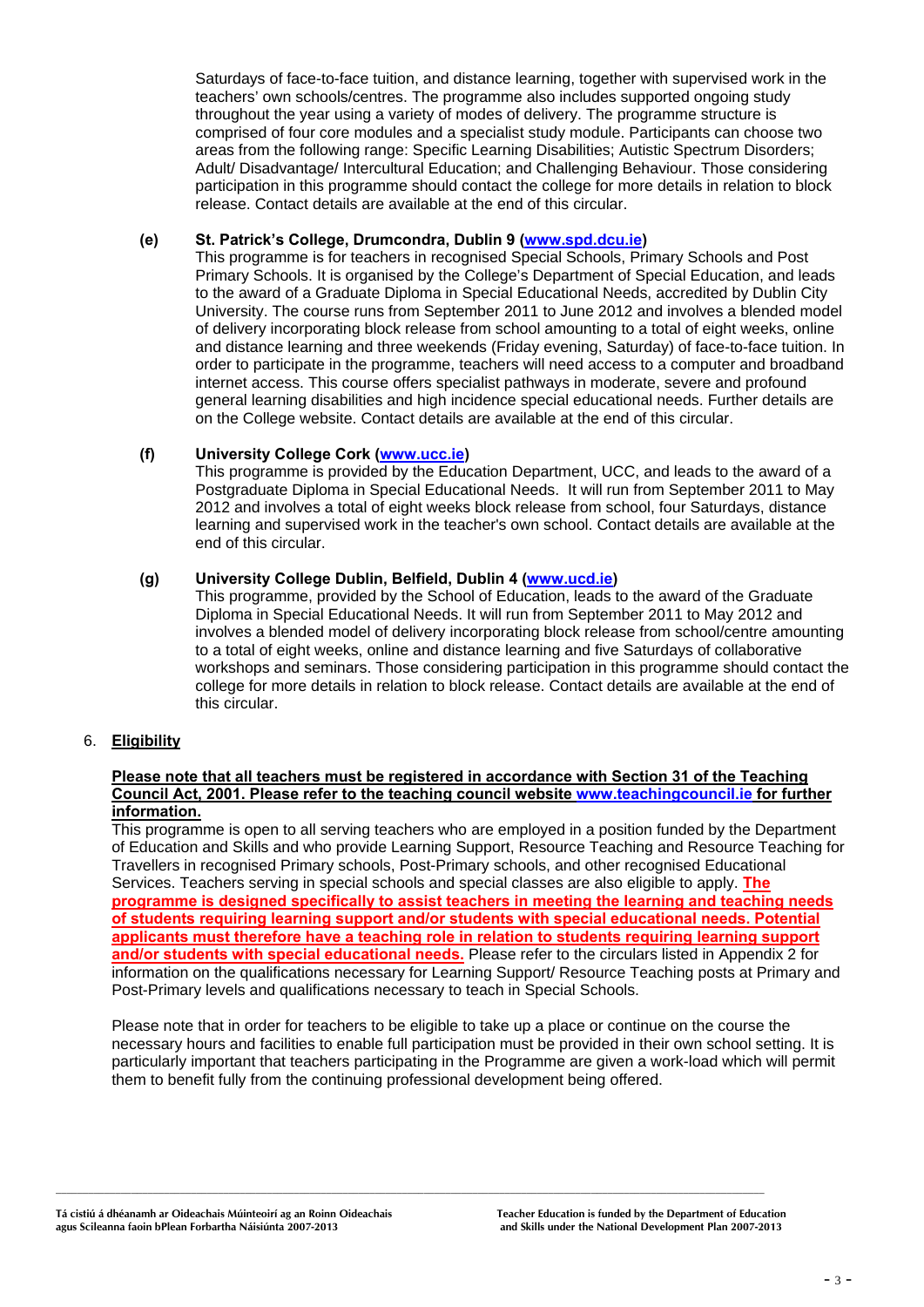### **(a) Primary:**

#### **Teachers will be required to forward a copy of their Registration Certificate, or a letter of confirmation of registration from the Teaching Council, when submitting their application form. If the "Education Sector" field is blank, teachers will be required to provide evidence that they are recognised as being qualified to teach in either the mainstream primary sector or qualified to teach students with Special Educational Needs or students requiring Learning Support in the primary sector by the Teaching Council.**

Applicants from Primary Schools should have successfully completed their probationary period in accordance with Circular 0058/2010 and hold a position in a sanctioned post in an area of special education or learning support, or be taking up such posts in September 2011. For the purpose of the course, teachers will need to deliver a range of programmes related to the learning and teaching of students with special educational needs and/or those requiring learning support.<sup>\*</sup> Teachers' timetables must also include periods during which they are working with small groups of students.

### **(b) Post Primary**

**Teachers will be required to forward a copy of their Registration Certificate, or a letter of confirmation of registration from the Teaching Council, when submitting their application form. If the "Education Sector" field is blank teachers will be required to provide evidence that they are recognised as being qualified to teach either in the mainstream post-primary sector or qualified to teach students with Special Educational Needs or students requiring Learning Support in the post-primary sector by the Teaching Council.**

#### Learning Support Teachers

Qualified teachers who are assigned to Learning Support work should provide support for pupils requiring learning support for a **minimum** of 12 hours per week. At least four class periods should be allocated to teaching individuals or groups of not more than six students. Additional time should also be made available for consultation with parents/guardians or colleagues. Together with work in numeracy, assigned Learning Support\* hours **must** include at least 4 class periods per week of literacy work (maintaining a focus on developing pupils' literacy skills related to reading, writing, listening and speaking rather than focusing on language-based subject areas such as History/Geography).

#### Resource Teachers

Applications are invited from recognised second-level schools/centres that have been allocated resource posts or resource hours or officially sanctioned special classes. The person nominated must be a teacher eligible to hold a permanent post in recognised second level schools. In order to be eligible for the programme, teachers must spend a **minimum** of 12 hours per week working with students who have special educational needs.\* For the purpose of the course, teachers will need to deliver a range of programmes related to the learning and teaching of students with special educational needs and/or those requiring learning support across the curriculum.

Teachers' timetables must also include periods during which they are working with small groups of students.

1

<sup>∗</sup> **Please find attached at Appendix 1 definitions of Special Educational Needs/Learning Support categories as described in Circular SP ED 02/05.** Please note that the General Allocation Model is not currently applicable at post-primary level.

**Tá cistiú á dhéanamh ar Oideachais Múinteoirí ag an Roinn Oideachais Teacher Education is funded by the Department of Education**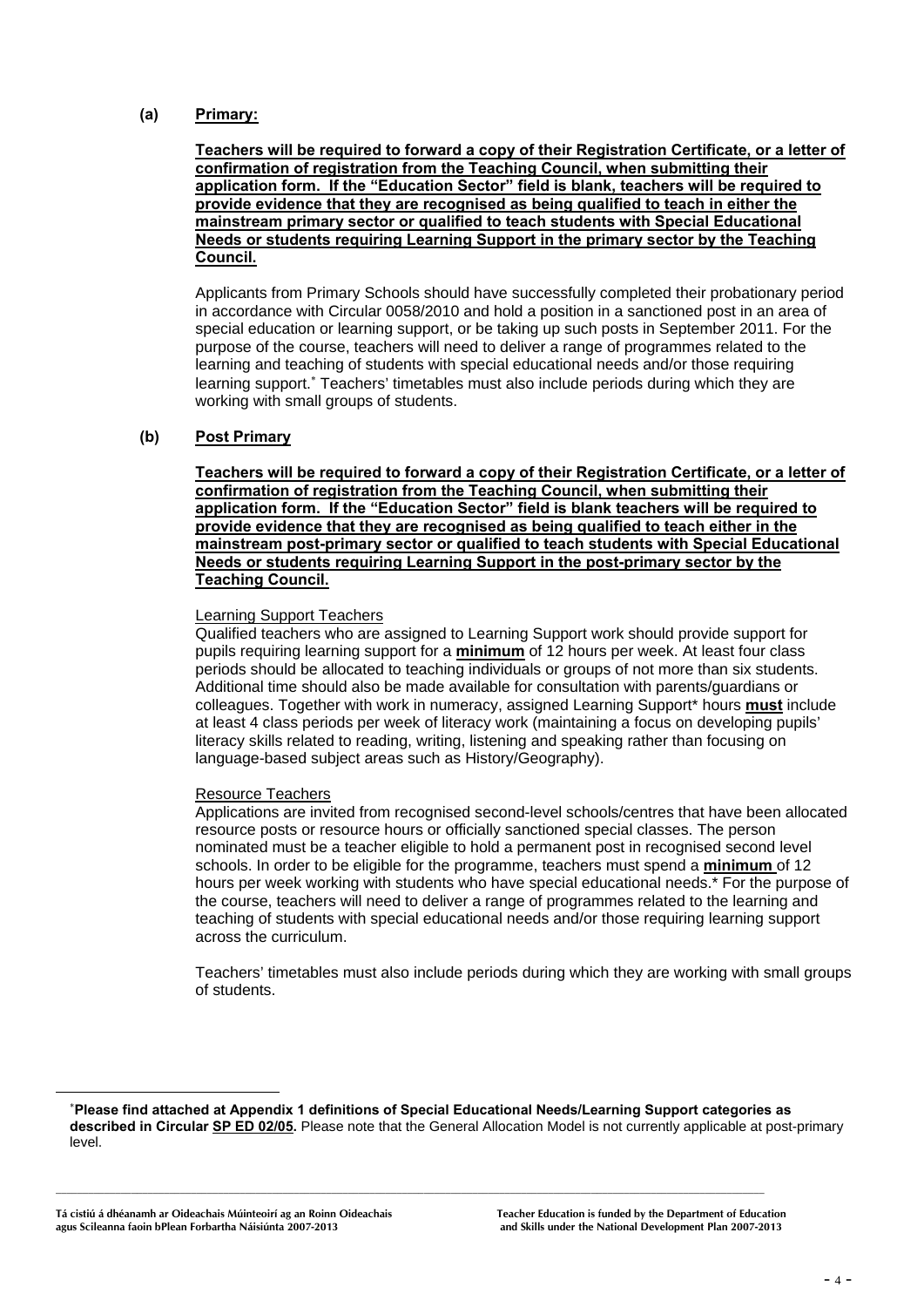#### **(c) Special Schools**

**Teachers will be required to forward a copy of their Registration Certificate, or a letter of confirmation of registration from the Teaching Council, when submitting their application form. If the "Education Sector" field is blank teachers will be required to provide evidence that they are recognised as being qualified to teach either in the mainstream primary or post-primary sectors or qualified to teach students with Special Educational Needs or students requiring Learning Support in the primary or postprimary sector or qualified to teach in specified categories of special school by the Teaching Council.**

Applications are invited from teachers in Special Schools. Applicants from Special Schools should have successfully completed their probationary period in accordance with Circular 0058/2010 and hold a sanctioned post in a Special School or be taking up such posts in September 2011.

### **(d) Other Educational Service**

**Teachers will be required to forward a copy of their Registration Certificate, or a letter of confirmation of registration from the Teaching Council, when submitting their application form. If the "Education Sector" field is blank teachers will be required to provide evidence that they are recognised as being qualified to teach in the mainstream primary or post-primary sectors or qualified to teach students with Special Educational Needs or students requiring Learning Support in the primary or post-primary sector by the Teaching Council.**

 Applicants must be recognised by the Teaching Council as being eligible for permanent appointment in a primary, post-primary or special school. Applications are invited from qualified teachers employed by VECs as literacy and/or numeracy tutors in Youthreach, Community Projects or in the Prison Service and who are assigned to Learning Support work for a **minimum** of 12 hours per week. At least four class periods should be allocated to teaching individuals or groups of not more than six students. Additional time should also be made available for consultation with parents/guardians or colleagues. Together with work in numeracy, assigned Learning Support hours<sup>∗</sup> must include at least 4 class periods per week of literacy work.

#### 7. **Applications and Selection**

#### **Applications must be returned to the College or University of choice by 5pm on 1st of March 2011.**

#### *Applicants should retain evidence of postage.*

Priority will be given to teachers who meet the criteria below and who have not already attended a similar post-graduate programme for Learning Support teachers or teachers of students with Special Educational Needs recognised by the Department of Education and Skills.

Generally, only one application per School/Centre will be considered.

Candidates should note that some institutions require applicants to attend for interview.

It is intended that, on those programmes which accept primary and post-primary teachers, an equal number of places will be allocated to each group but the ratio may be modified in response to demand and local circumstances.

#### **The selection of participants from the eligible applicants will be a matter for the College/University authorities.**

∗ **Please find attached at Appendix 1 definitions of Special Educational Needs/Learning Support categories as described in Circular SP ED 02/05.** Please note that the General Allocation Model is not currently applicable at postprimary level.

<u>.</u>

**Tá cistiú á dhéanamh ar Oideachais Múinteoirí ag an Roinn Oideachais Teacher Education is funded by the Department of Education agus Scileanna faoin bPlean Forbartha Náisiúnta 2007-2013 and Skills under the National Development Plan 2007-2013**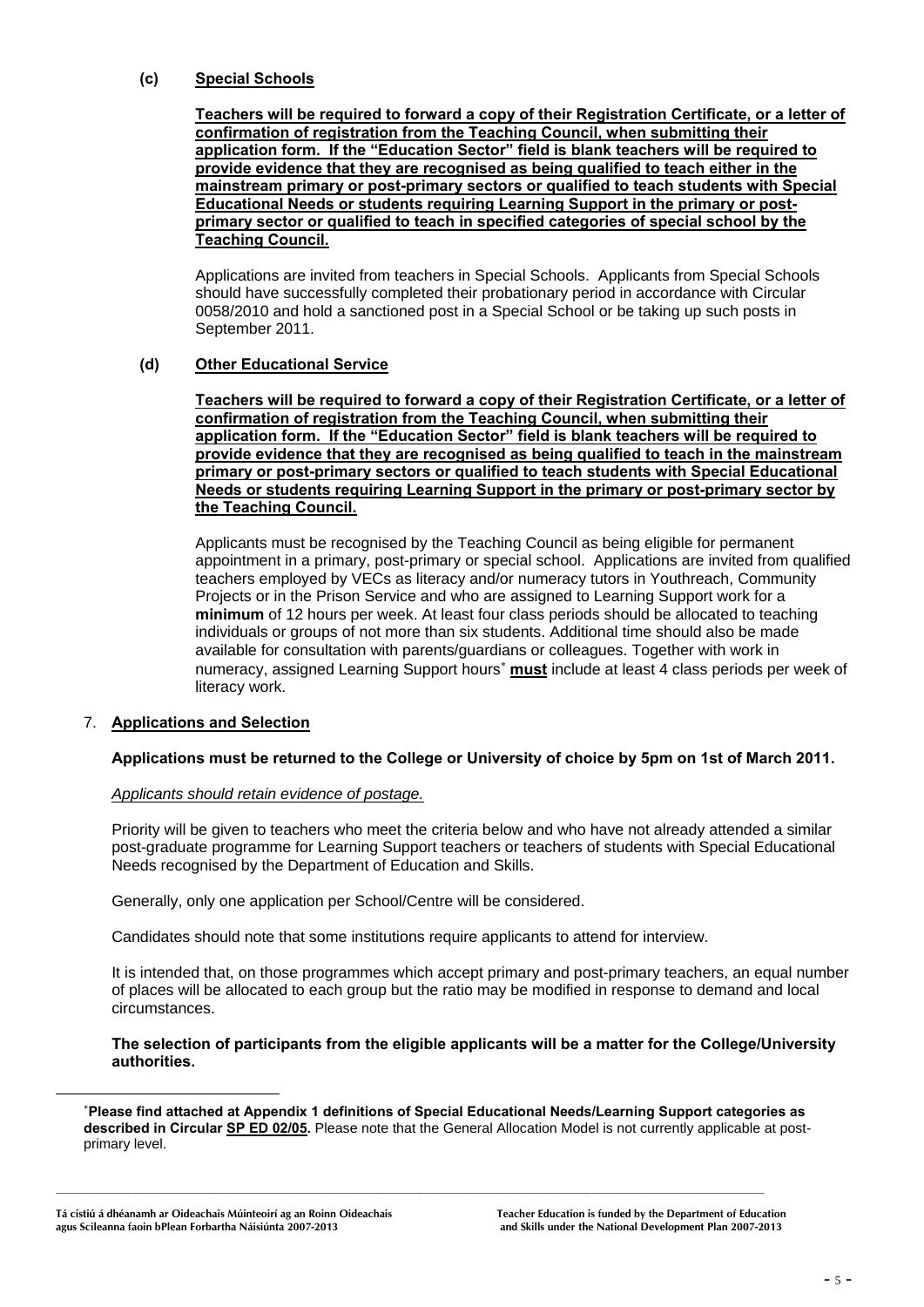#### 8. **Fees for these programmes**

No fee or registration charges will apply for applicants eligible under the terms of this Circular.

#### 9. **Extra Personal Vacation**

No extra personal vacation will be allowed in respect of attendance at the Programme.

#### 10. **Substitution**

Substitution which must be approved by the managerial authority of the school/VEC will be allowed. The substitution must be deemed necessary to cover the approved periods of absence of the teacher from teaching duty for attendance at the course. Documentation from the college specifying the absence details must be retained by the school.

#### 11. **Salary Arrangements**

All teachers on block release under the terms of this Programme will continue to receive their salary in the usual way.

On successful completion of this programme, a teacher may be entitled to an allowance in accordance with the terms of circular Prim 21/05 (Primary) or 0135/2006 (Post-Primary) – both circulars are available on the Department of Education & Skills website, www.education.ie. **All institutions referred to at paragraph 1 above, including UCC and NUIG, fall within the terms of these circulars.**

#### 12. **Travel and Subsistence**

In the case of those who qualify for payment of the allowance no travel or subsistence expenses will be met. Travel and Subsistence expenses will be met in the normal way for those that do not qualify for payment of the allowance. **All claims for travel and subsistence must be submitted by 31st December in the year in which the participant completes the programme.** 

#### 13. **Masters Programme**

Those who successfully complete the Combined Post-Graduate Diploma Programme of Continuing Professional Development for Teachers involved in Learning Support and Special Education, and who meet entry requirements, are eligible to seek admission to a Masters Programme provided through the institutions listed in section 1 of this Circular. Further information is available on individual institutions' websites details of which are included in Appendix 3.

Alan Wall Principal Officer

January 2011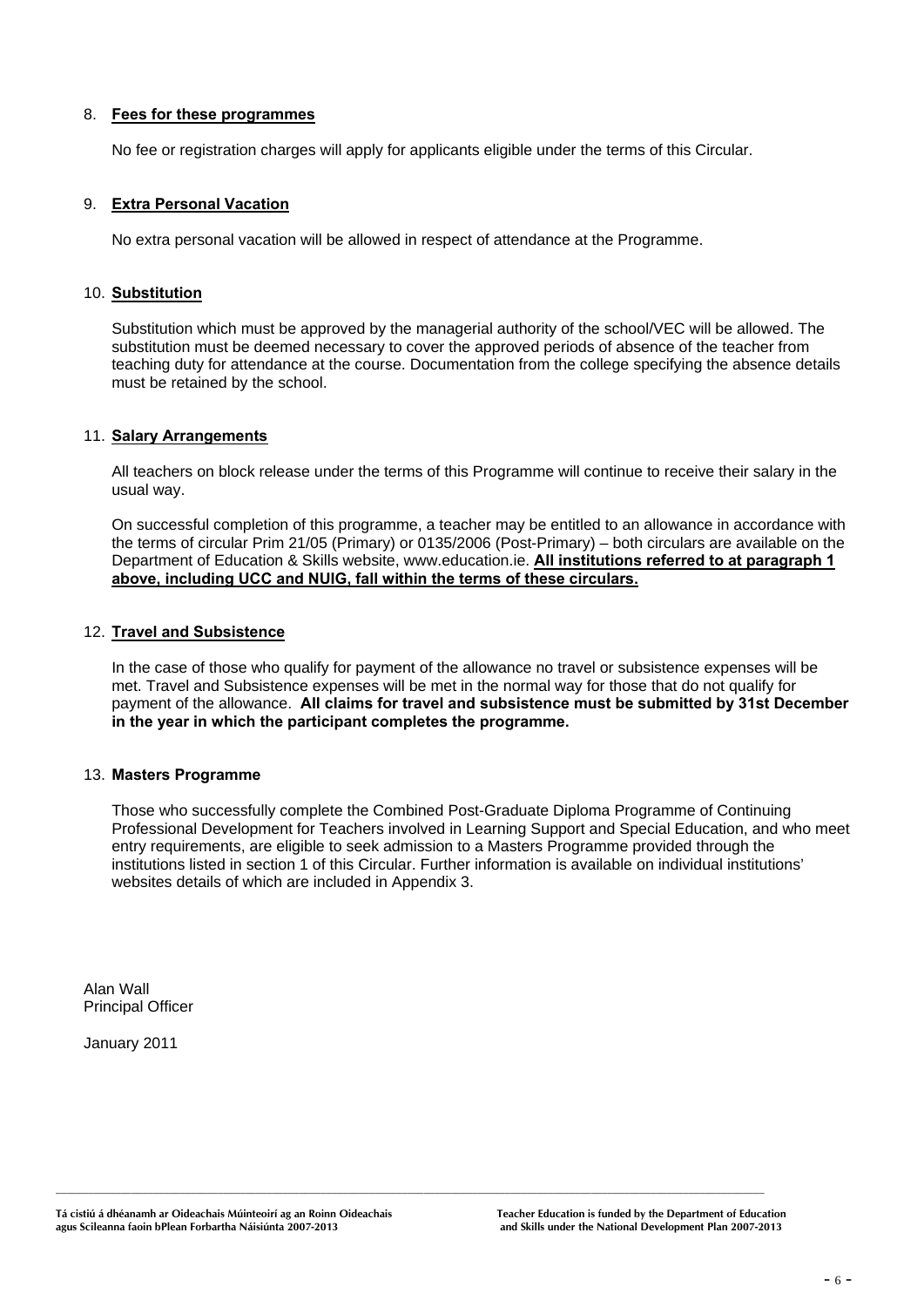#### **Physical disability**

Such pupils have permanent or protracted disabilities arising from such conditions as congenital deformities, spina bifida, dyspraxia, muscular dystrophy, cerebral palsy, brittle bones, or severe accidental injury. Because of the impairment of their physical function they require special additional intervention and support if they are to have available to them a level and quality of education appropriate to their needs and abilities.

Many require the use of a wheelchair, mobility or seating aid, or other technological support.

They may suffer from a lack of muscular control and co-ordination and may have difficulties in communication, particularly in oral articulation, as for example severe dyspraxia.

Pupils with a physical disability who have learning difficulties arising from the disability *may* need resource teaching where there are consequent significant learning difficulties. Others may need assistive technology only.

#### **Hearing impairment**

Such pupils have a hearing disability that is so serious to impair significantly their capacity to hear and understand human speech, thus preventing them from participating fully in classroom interaction and from benefiting adequately from school instruction. The great majority of them have been prescribed hearing aids and are availing of the services of a Visiting Teacher. *(This category is not intended to include pupils with mild hearing loss.)* 

Schools that have a pupil who has been assessed as having hearing impairment and no other assessed disability, may be allocated a maximum of 4 hours teaching support per week from a resource teacher, or from a visiting teacher and resource teacher combined.

Where a pupil with a hearing impairment also meets the criterion for another low-incidence disability category, provision is allocated as for multiple disabilities.

#### **Visual impairment**

Such pupils have a visual disability which is so serious as to impair significantly their capacity to see, thus interfering with their capacity to perceive visually presented materials, such as pictures, diagrams, and the written word. Some will have been diagnosed as suffering from such conditions, such as congenital blindness, cataracts, albinism and retinitis pigmentosa. Most require the use of low-vision aids and are availing of the services of a Visiting Teacher. *(This category is not intended to include those pupils whose visual difficulties are satisfactorily corrected by the wearing of spectacles and/or contact lenses.)* 

Schools that have a pupil who has been assessed as having a visual impairment, and no other assessed disability, may be allocated a maximum of 3.5 hours teaching support per week from a resource teacher, or from a visiting teacher and resource teacher combined.

Where a pupil with a visual impairment also meets the criterion for another low-incidence disability category, provision is allocated as for multiple disabilities.

#### **Emotional disturbance and/or behaviour problems**

Such pupils *are* being treated by a psychiatrist or psychologist for such conditions as neurosis, childhood psychosis, hyperactivity, attention deficit disorder, attention deficit hyperactivity disorder, and conduct disorders that are significantly impairing their socialisation and/or learning in school. *(This category is not intended to include pupils whose conduct or behavioural difficulties can be dealt with in accordance with agreed procedures on discipline.)* 

Some pupils in this category *may* need resource teaching support. Care support from a special needs assistant may be required where a pupil's behaviour is a danger to himself or others or where it seriously interferes with the learning opportunities of other pupils. In certain circumstances, some pupils may require both supports.

**Tá cistiú á dhéanamh ar Oideachais Múinteoirí ag an Roinn Oideachais Teacher Education is funded by the Department of Education agus Scileanna faoin bPlean Forbartha Náisiúnta 2007-2013 and Skills under the National Development Plan 2007-2013**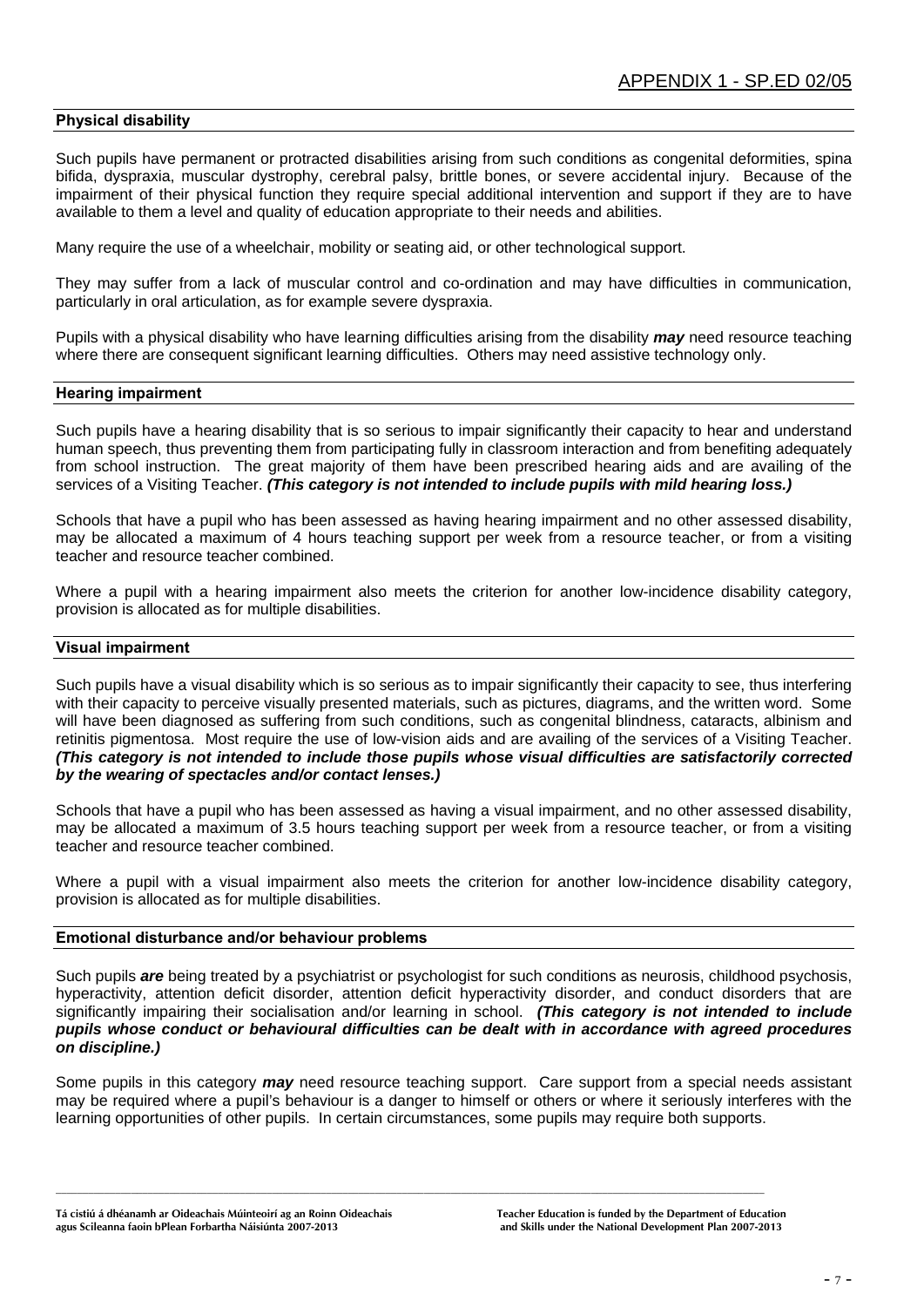#### **Moderate general learning disability**

Such pupils have been assessed by a psychologist as having a moderate general learning disability.

A maximum allocation of 3.5 hours teaching support per week from a resource teacher may be made to schools in respect of each pupil assessed as having a moderate general learning disability (the pupils full-scale IQ score will have been assessed in the range  $35 - 49$ ).

#### **Severe or profound general learning disability**

Such pupils have been assessed by a psychologist as having a severe or profound general learning disability. In addition, such pupils may have physical disabilities.

Five hours teaching support per week from a resource teacher may be made to schools in respect of each pupil with a severe/profound general learning disability (the pupil's full-scale IQ score will have been assessed as being below 35).

#### **Autism/autistic spectrum disorder (ASD)**

A psychiatrist or psychologist will have assessed and classified such pupils as having autism or autistic spectrum disorder according to DSM–IV or ICD–10 criteria.

In the interest of the pupil with an ASD and in order that the needs of the pupil are adequately addressed, it is important, where feasible, that for a definitive assessment of ASD, a multi-disciplinary assessment team should be involved. The need for a multi-disciplinary assessment is also in keeping with the policy of the National Educational Psychological Service (NEPS).

A maximum allocation of 5 hours teaching support per week from a resource teacher may be made to schools in respect of each pupil assessed as having ASD.

#### **Pupils with special educational needs arising from an assessed syndrome**

The level of additional support to be provided for pupils who present with a particular syndrome e.g. Down syndrome, William's syndrome and Tourette's syndrome will be determined following consideration of psychological or other specialist reports which describes the nature and degree of the pupils special educational needs.

Where a pupil with an assessed syndrome has a general learning disability, resource teaching support will be allocated to schools in line with hours allocated to pupils assessed as being within the same IQ band (moderate/severe/profound GLD). Where a pupil with an assessed syndrome has any of the other low-incidence disabilities, resource teaching support will be allocated on that basis.

#### **Specific speech and language disorder**

Such pupils should meet *each* of the following criteria:

- The pupil has been assessed by a psychologist on a standardised test of intelligence that places non verbal or performance ability within the average range or above.
- The pupil has been assessed by a speech therapist on a standardised test of language development that places performance in one or more of the main areas of speech and language development at two standard deviations or more below the mean, or at a generally equivalent level.
- The pupil's difficulties are not attributable to hearing impairment; where the pupil is affected to some degree by hearing impairment, the hearing threshold for the speech-related frequencies should be 40Db;
- Emotional and behavioural disorders or a physical disability are not considered to be primary causes.
- Pupils with speech and language delays and difficulties are not to be considered under this category.
- In the case of specific speech and language disorder it is a pupil's **non-verbal or performance ability** that must be within the average range or above. (i.e. non-verbal or performance IQ of 90, or above).
- The pupil must also have been assessed by a speech and language therapist and found to be at two or more standard deviations (S.D.) below the mean, or at a generally equivalent level (i.e. - 2 S.D. or below, at or below a standard score of 70) in one or more of the main areas of speech and language development.
- **Two** assessments, a psychological assessment and a speech and language assessment are necessary in this case.
- A maximum allocation of 4 hours teaching support per week from a resource teacher may be made to schools in respect of each pupil assessed as having specific speech and language disorder.

Tá cistiú á dhéanamh ar Oideachais Múinteoirí ag an Roinn Oideachais **Teacher Education is funded by the Department of Education agus Scileanna faoin bPlean Forbartha Náisiúnta 2007-2013 and Skills under the National Development Plan 2007-2013**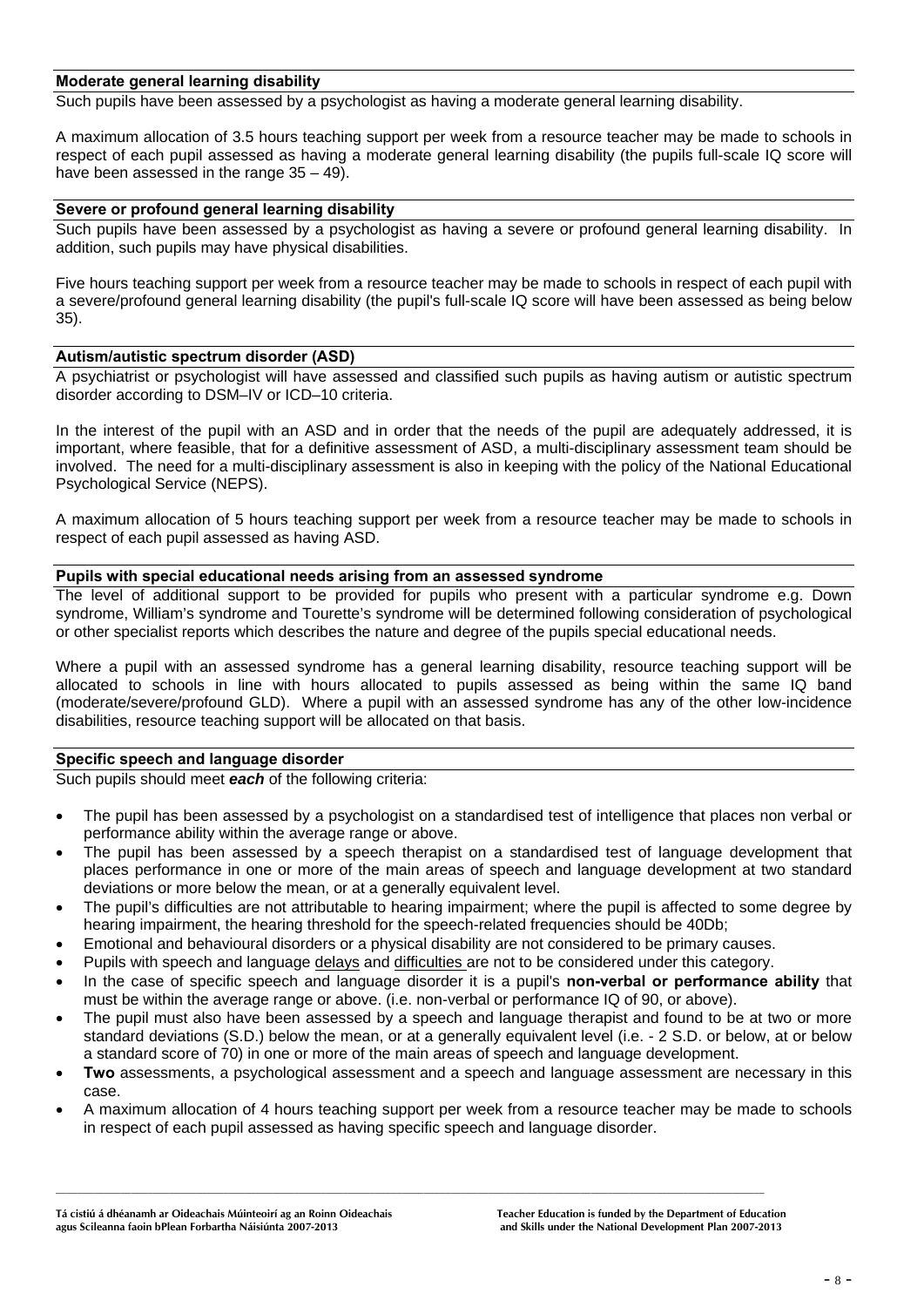#### **Multiple disabilities**

Pupils assessed with multiple disabilities meet the criteria for two or more of the disabilities described above. A maximum allocation of five hours teaching support per week from a resource teacher may be made to schools in respect of each pupil assessed as having multiple disabilities.

#### **Learning Support**

The general allocation model provides additional teaching resources to assist schools in making appropriate provision for:

Pupils who are eligible for learning support teaching: *In determining eligibility for learning support teaching, priority should be given to pupils whose achievement is at or below the 10th percentile on standardised tests of reading or mathematics.* 

Pupils with learning difficulties, including pupils with mild speech and language difficulties, pupils with mild social or emotional difficulties and pupils with mild coordination or attention control difficulties associated with identified conditions such as dyspraxia, ADD, ADHD.

#### **SP ED 08/02**

#### **Borderline Mild General Learning Disability**

Such children have been assessed by a psychologist as having a borderline mild general learning disability. A psychologist may recommend such children for additional teaching support or special class placement on account of a special learning problem such as:

- o Mild emotional disturbance associated with persistent failure in the ordinary class (disruptive behaviour on its own, however, would not constitute grounds for special class placement or additional teaching support);
- o Immature social behaviour;
- o Poor level of language development in relation to overall intellectual level. A recommendation to place such a child in a special class or to allocate additional teaching resources to support a school in catering for his/her needs should take into account the extent to which the child is making progress in his/her present learning environment and the other existing support available to the child in his/her school.

#### **Mild General Learning Disability**

Such children have been assessed by a psychologist as having a mild general learning disability.

#### **Specific Learning Disability**

1

Such children have been assessed by a psychologist as:

- 1. Being of average intelligence or higher; and
- 2. Having a degree of learning disability specific to basic skills in reading, writing or mathematics which places them at or below the 2nd percentile on suitable, standardised, norm-referenced tests.

Children who do not meet these criteria and, who in the opinion of the psychologist, have a specific learning disability are more properly the responsibility of the remedial teacher<sup>1</sup> and/or the class teacher.

<sup>&</sup>lt;sup>1</sup> This circular should be interpreted in accordance with the terms of circular SP  $02/05$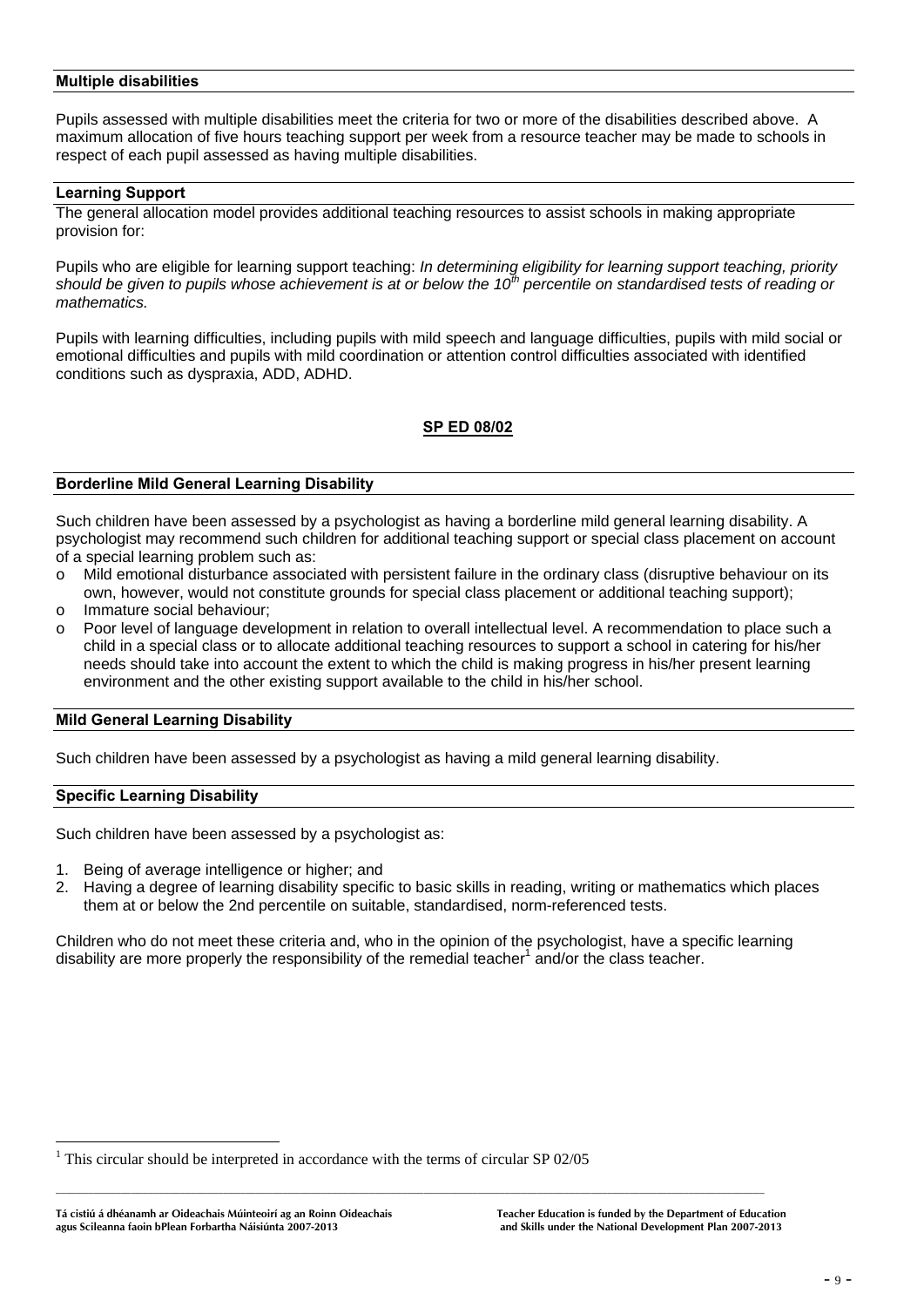DES circulars pertaining to qualifications necessary for LS/RT posts

# **Primary level**

SP ED 02/2005 0036/2006 0034/2007 0025/2010 0040/2010

# **Post Primary level**

0040/2010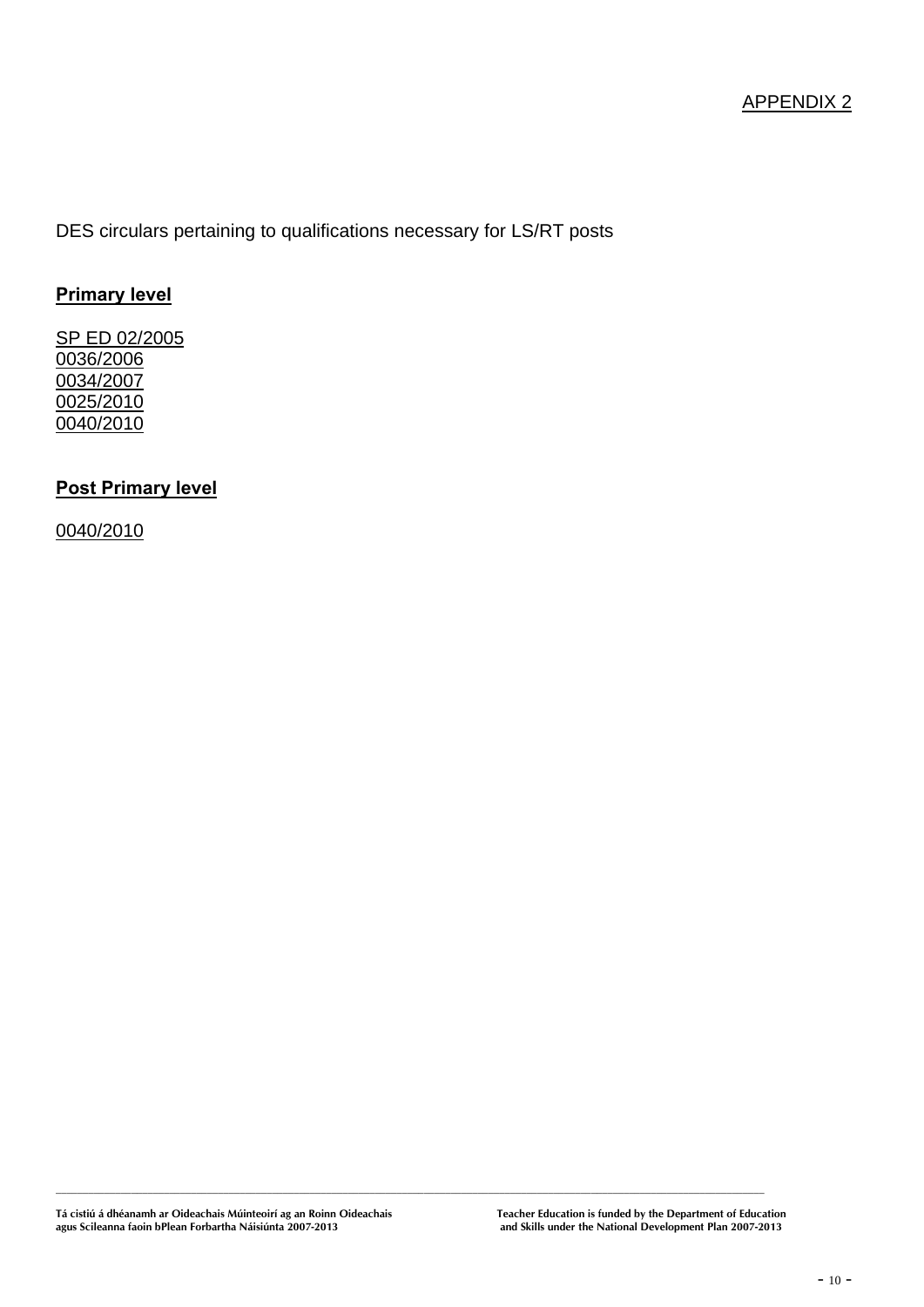# **Addresses of Colleges/Universities offering the Combined Post-Graduate Diploma Programme of Continuing Professional Development for Teachers involved in Learning Support and Special Education**

1. Church of Ireland College of Education, The Church of Ireland College of Education, Phone: (01) 4970033<br>96 Upper Rathmines Road. The Phone: (01) 4971932 96 Upper Rathmines Road. Rathmines, Dublin 6. Email: dmckeon@cice.ie www.cice.ie

2. Mary Immaculate College, **Phone: (061)** 204563 Department of Special Education, Fax: (061) 313632 South Circular Road, Limerick. Email: mairead.horan@mic.ul.ie www.mic.ul.ie

3. School of Education, Phone: (091) 492195 National University of Ireland, The Control of the Fax: (091) 750538 www.nuigalway.ie

4. St. Angela's College, Phone: (071) 9195551 Education Department, Education Department, Education Department, Education Department, Education Department, Lough Gill, www.stangelas.nuigalway.ie

5. St. Patrick's College, **Phone: (01) 8842031** Special Education Department, Fax: (01) 8842294 Drumcondra, www.spd.dcu.ie/

6. Special Education Office, Phone: (021) 4902465 Department of Education, The Contract of Education, Fax: (021) 4270291 University College Cork, Cork. www.ucc.ie

7. School of Education, The Contraction of Education, Phone: (01) 7167967 Roebuck Castle, Fax: (01) 7161143 University College Dublin, Belfield,

Galway. Email: education@nuigalway.ie

Sligo. Email: education@stangelas.nuigalway.ie

Dublin 9. Email: SpEd.Office@spd.dcu.ie

Dublin 4. Email: mary.cusack@ucd.ie

**Tá cistiú á dhéanamh ar Oideachais Múinteoirí ag an Roinn Oideachais Teacher Education is funded by the Department of Education** 

and Skills under the National Development Plan 2007-2013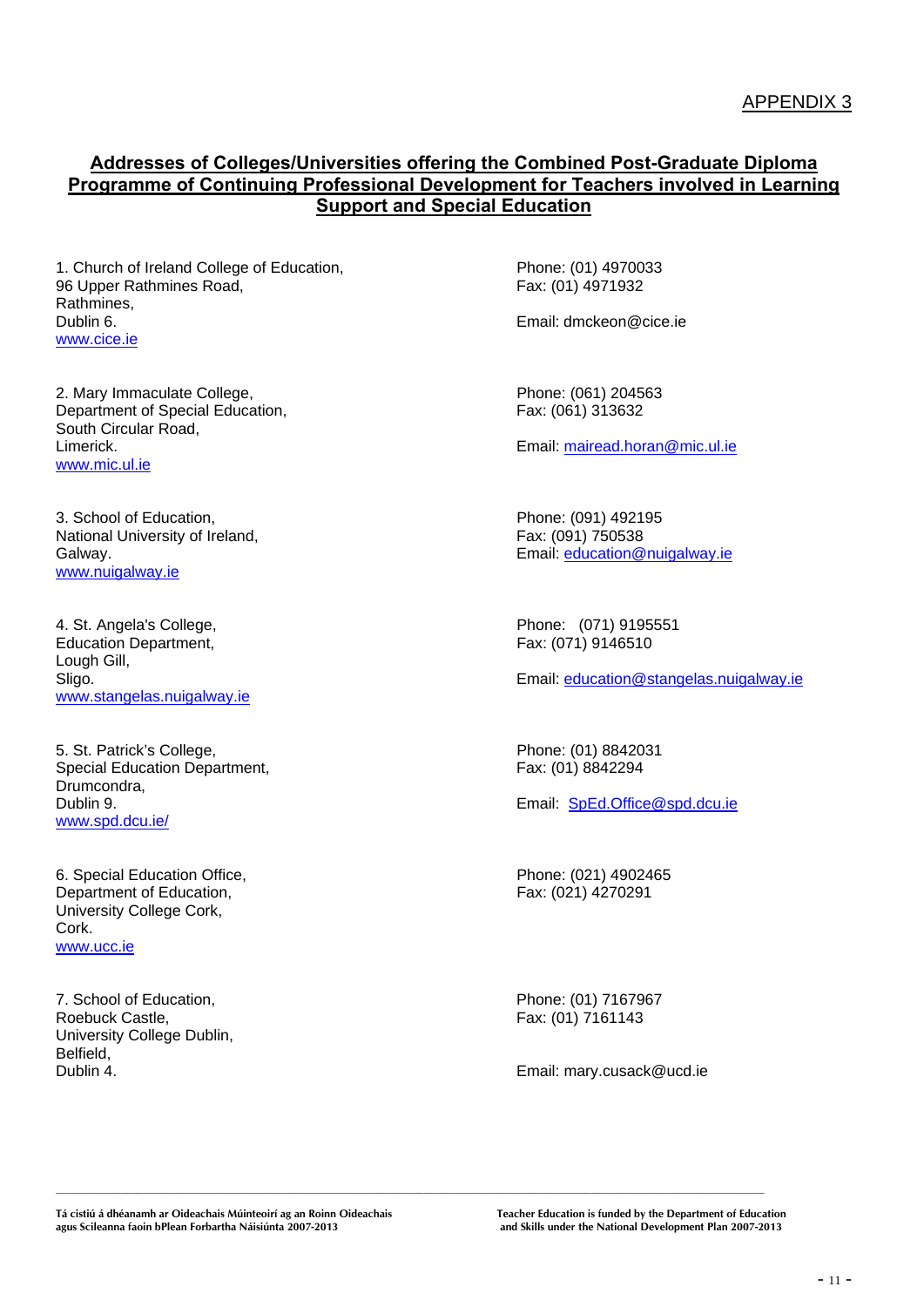**Combined Post-Graduate Diploma Programme of Continuing Professional Development for Teachers involved in Learning Support and Special Education – 2011/2012** 

#### **To be completed by Teachers in Post-Primary Schools or in other Educational Services, e.g., Interventions, Youthreach, Prison Services, etc.**

Please complete and **return to the College/University of your choice by 1st of March 2011.**

| 1.   | <b>Personal Details</b>                                                           |                                                                                                                                                                                                                                                                                                                                |  |
|------|-----------------------------------------------------------------------------------|--------------------------------------------------------------------------------------------------------------------------------------------------------------------------------------------------------------------------------------------------------------------------------------------------------------------------------|--|
|      |                                                                                   |                                                                                                                                                                                                                                                                                                                                |  |
|      |                                                                                   |                                                                                                                                                                                                                                                                                                                                |  |
|      |                                                                                   | <u> 2000 - Jan James Alexandro III (f. 1989)</u>                                                                                                                                                                                                                                                                               |  |
|      |                                                                                   |                                                                                                                                                                                                                                                                                                                                |  |
|      |                                                                                   |                                                                                                                                                                                                                                                                                                                                |  |
|      |                                                                                   |                                                                                                                                                                                                                                                                                                                                |  |
|      |                                                                                   |                                                                                                                                                                                                                                                                                                                                |  |
| 2.   | registration from the Teaching Council)*                                          | Registration Details (Per Teaching Council Registration Certificate or per letter of confirmation of<br>Teacher Registration Number _________________________Education Sector ______________________________<br>*A copy of the Teacher Registration Certificate or a letter of confirmation of registration as provided by the |  |
|      | <b>Teaching Council must accompany this form.</b>                                 |                                                                                                                                                                                                                                                                                                                                |  |
| 3.   | <b>Current Teaching Position</b>                                                  |                                                                                                                                                                                                                                                                                                                                |  |
| 3(a) | Please tick which of the following best describes your current Employment Status: |                                                                                                                                                                                                                                                                                                                                |  |
|      | Permanent                                                                         | □                                                                                                                                                                                                                                                                                                                              |  |
|      | Contract of Indefinite Duration (CID)                                             |                                                                                                                                                                                                                                                                                                                                |  |
|      | <b>Fixed Term Contract</b>                                                        | □                                                                                                                                                                                                                                                                                                                              |  |
|      |                                                                                   |                                                                                                                                                                                                                                                                                                                                |  |

If employed in a part time capacity, for how many hours are you employed?

**Tá cistiú á dhéanamh ar Oideachais Múinteoirí ag an Roinn Oideachais Teacher Education is funded by the Department of Education**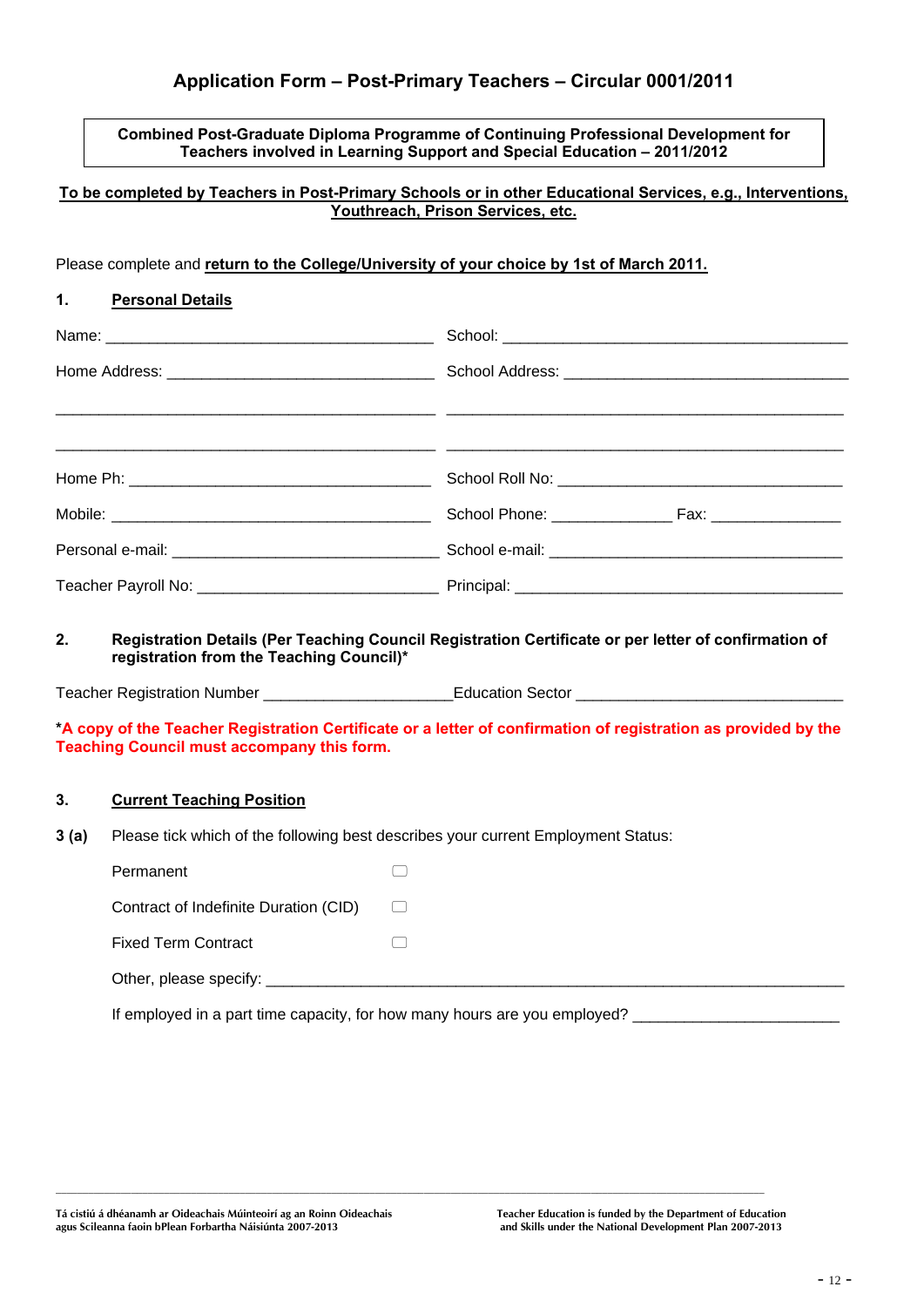**3 (b)** Please tick which of the following best describes the teaching position you will hold in 2011/2012 (*You may tick more than one box)*:

| <b>Position</b>                         | ∿ as        | <b>Position</b>                 | √ as        |  |
|-----------------------------------------|-------------|---------------------------------|-------------|--|
|                                         | appropriate |                                 | appropriate |  |
| Learning Support Hours in<br>Mainstream |             | Resource Hours in Mainstream    |             |  |
| <b>Resource Post</b>                    |             | Ex-quota Learning Support Post  |             |  |
| <b>Resource Teacher for Travellers</b>  |             | <b>Teacher in Special Class</b> |             |  |
| Other: Please specify:                  |             |                                 |             |  |

#### **3 (c) Please state:**

|                  | Your total number of years teaching:                                                                                                                                     |
|------------------|--------------------------------------------------------------------------------------------------------------------------------------------------------------------------|
|                  | Number of years teaching in your present school:<br><u> 2000 - Jan James James Jan James James James James James James James James James James James James James Jam</u> |
|                  | When were you appointed to your present LS/SEN<br>post/hours?                                                                                                            |
|                  | Date of establishment of this LS/SEN post:                                                                                                                               |
|                  | Have you been given timetabled hours for Learning<br>Support work for the current year?<br>(please state the number of hours):                                           |
|                  | Have you been given timetabled hours for Special<br>Educational Needs work for the current year?<br>(please state the number of hours):                                  |
| 3 (d)            | <b>Please state:</b>                                                                                                                                                     |
|                  | Number of students you are currently teaching in your capacity as indicated at 3 (c) above:                                                                              |
| 3(e)             | <b>Please state:</b>                                                                                                                                                     |
|                  | Number of timetabled hours you teach in Mainstream:                                                                                                                      |
| 3(f)             | Have you been given timetabled hours for Learning Support work for 2011-2012:                                                                                            |
|                  | If yes, please state the number of hours:                                                                                                                                |
| 3 <sub>(g)</sub> | Have you been given timetabled hours for Special Educational Needs work for 2011-2012: ___________                                                                       |
|                  | If yes, please state the number of hours:                                                                                                                                |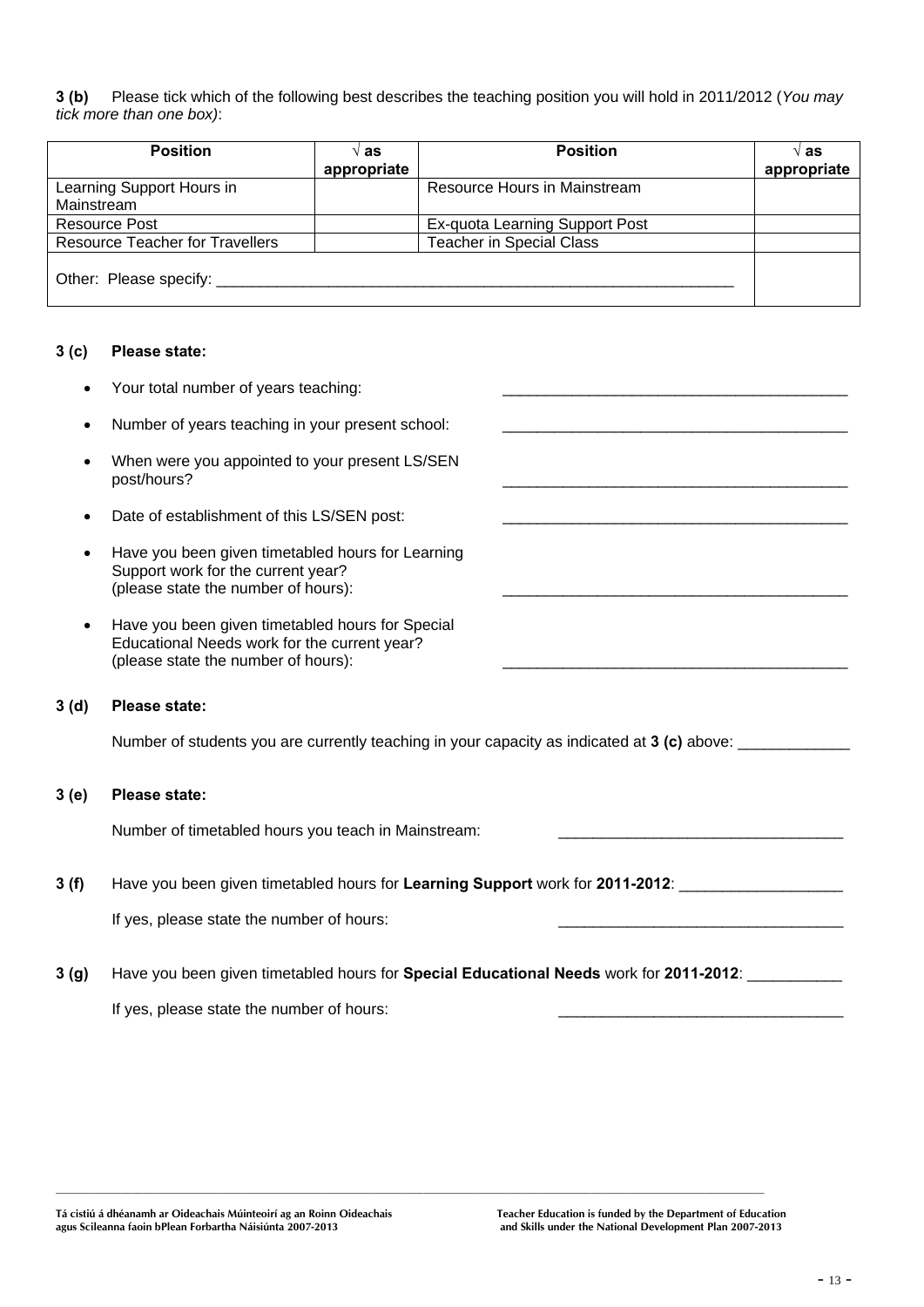| 3(h) | For the school year 2011/2012, how many hours per week will you be timetabled in the following areas of<br>work:                                       |             |                    |  |  |  |
|------|--------------------------------------------------------------------------------------------------------------------------------------------------------|-------------|--------------------|--|--|--|
|      | <b>Special Class:</b>                                                                                                                                  |             |                    |  |  |  |
|      | Team Teaching:                                                                                                                                         |             |                    |  |  |  |
|      | Consultation with Colleagues/Parent/Others (please specify):                                                                                           |             |                    |  |  |  |
|      | Other (please specify):                                                                                                                                |             |                    |  |  |  |
|      | If your timetable has not yet been drawn up, please confirm with your principal that it will accord with the<br>criteria in the accompanying circular: |             |                    |  |  |  |
|      | I have certified with my principal that this will be the case: Yes: $\Box$                                                                             |             | No: $\Box$         |  |  |  |
| 3(i) | Please state name, address and roll numbers of all the schools in which you teach, where applicable:                                                   |             |                    |  |  |  |
| Name | Address                                                                                                                                                | Roll Number | <b>DEIS School</b> |  |  |  |
|      |                                                                                                                                                        |             |                    |  |  |  |
|      |                                                                                                                                                        |             |                    |  |  |  |
|      |                                                                                                                                                        |             |                    |  |  |  |
|      |                                                                                                                                                        |             |                    |  |  |  |

 $\_$  , and the set of the set of the set of the set of the set of the set of the set of the set of the set of the set of the set of the set of the set of the set of the set of the set of the set of the set of the set of th

# **4. Professional or other qualifications held:**

| College,<br><b>University or</b><br>other Awarding<br><b>Body</b> | Dates of<br>attendance<br>and whether<br>full-time or<br>part-time | Degree or other<br><b>Qualifications</b><br>obtained/to be<br>obtained | <b>Grade/Class</b><br>(if any) | Subject(s) | Date of<br>Award |
|-------------------------------------------------------------------|--------------------------------------------------------------------|------------------------------------------------------------------------|--------------------------------|------------|------------------|
|                                                                   |                                                                    |                                                                        |                                |            |                  |
|                                                                   |                                                                    |                                                                        |                                |            |                  |
|                                                                   |                                                                    |                                                                        |                                |            |                  |
|                                                                   |                                                                    |                                                                        |                                |            |                  |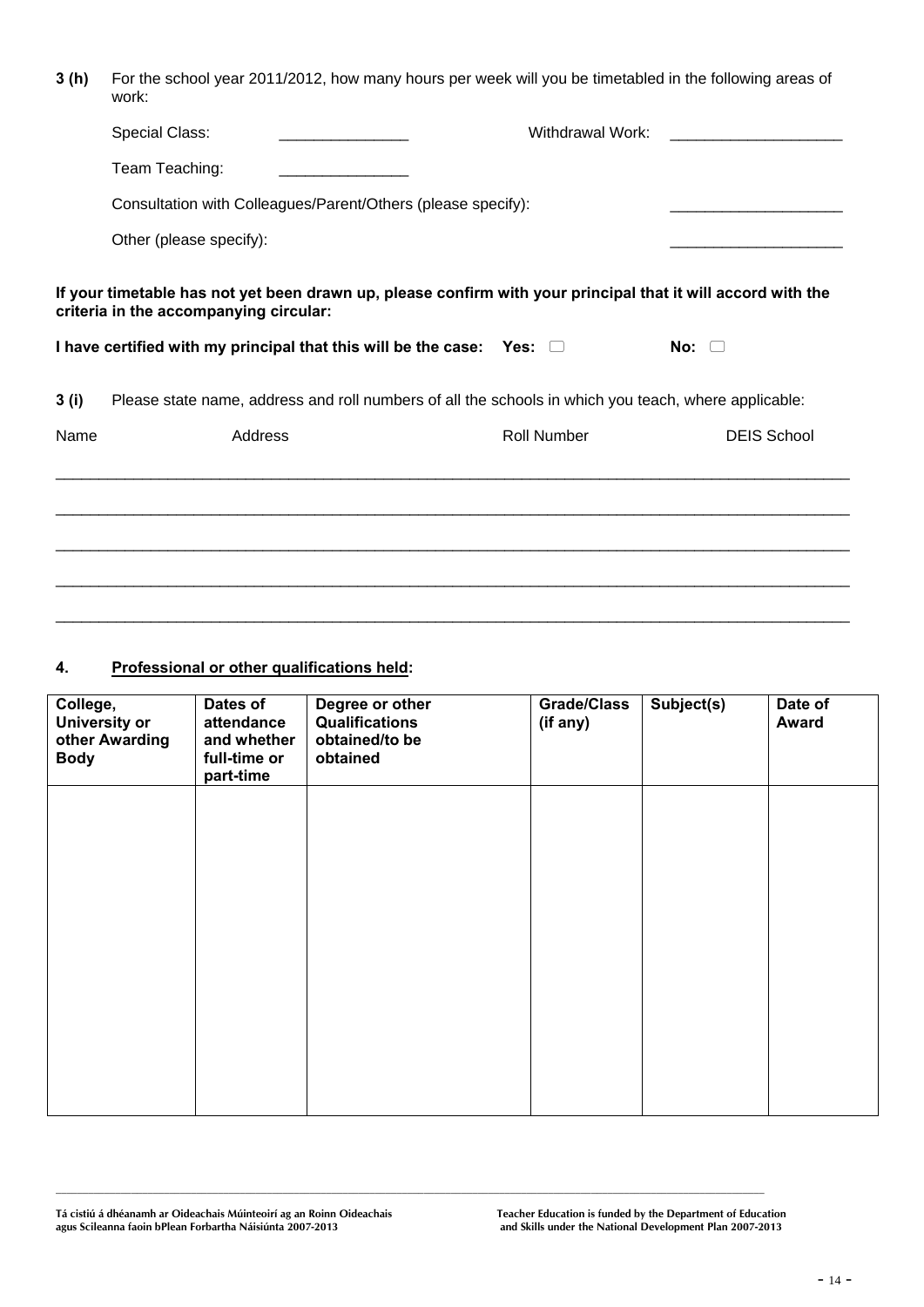#### 5. **Previous Teaching Experience**

| 5 (a)<br>Number of years teaching mainstream classes: |                               |                                                                            |                                                   |  |
|-------------------------------------------------------|-------------------------------|----------------------------------------------------------------------------|---------------------------------------------------|--|
| Name and Address of School(s)                         |                               | Dates                                                                      |                                                   |  |
|                                                       |                               |                                                                            |                                                   |  |
|                                                       |                               |                                                                            |                                                   |  |
|                                                       |                               |                                                                            |                                                   |  |
|                                                       |                               |                                                                            |                                                   |  |
|                                                       |                               |                                                                            |                                                   |  |
|                                                       |                               |                                                                            |                                                   |  |
| 5(b)                                                  |                               | Prior to taking up your current position, please state number of years in: |                                                   |  |
|                                                       | Special Schools               | <b>Special Classes</b>                                                     | <b>Learning Support Teaching</b><br>$\frac{1}{2}$ |  |
|                                                       | Resource Teaching             | Other (please specify)                                                     |                                                   |  |
|                                                       | Total                         |                                                                            |                                                   |  |
|                                                       | Name and Address of School(s) |                                                                            | Dates                                             |  |
|                                                       |                               |                                                                            |                                                   |  |
|                                                       |                               |                                                                            |                                                   |  |
|                                                       |                               |                                                                            |                                                   |  |
|                                                       |                               |                                                                            |                                                   |  |
|                                                       |                               |                                                                            |                                                   |  |
|                                                       |                               |                                                                            |                                                   |  |
|                                                       |                               |                                                                            |                                                   |  |
|                                                       |                               |                                                                            |                                                   |  |
|                                                       |                               |                                                                            |                                                   |  |
|                                                       |                               |                                                                            |                                                   |  |
|                                                       |                               |                                                                            |                                                   |  |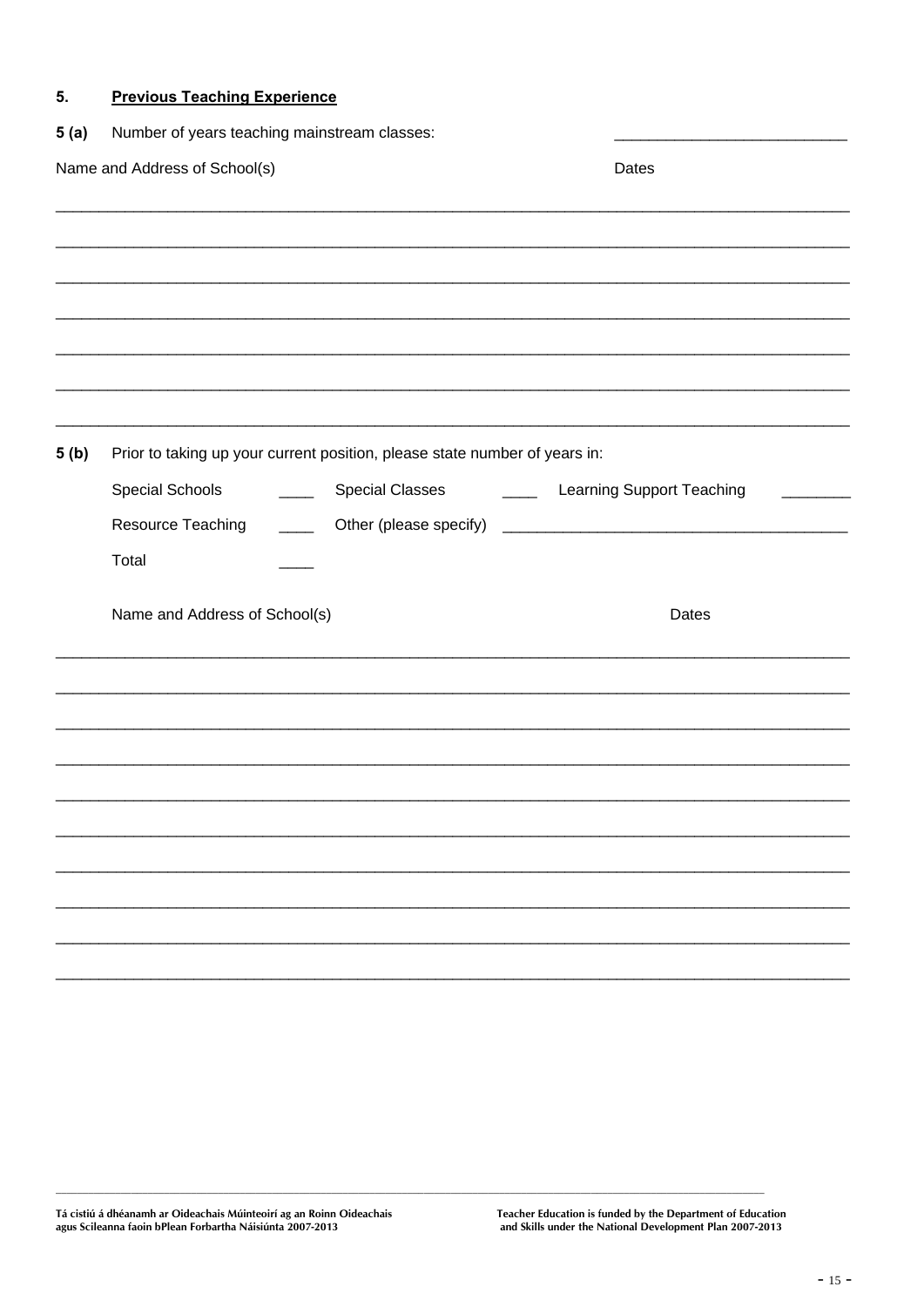**5 (c)** Please provide details of any other relevant experience in educational settings e.g. subjects you currently teach:

\_\_\_\_\_\_\_\_\_\_\_\_\_\_\_\_\_\_\_\_\_\_\_\_\_\_\_\_\_\_\_\_\_\_\_\_\_\_\_\_\_\_\_\_\_\_\_\_\_\_\_\_\_\_\_\_\_\_\_\_\_\_\_\_\_\_\_\_\_\_\_\_\_\_\_\_\_\_\_\_\_\_\_\_\_\_\_\_\_\_\_\_

# **6. Previous Professional Development courses attended (e.g. SESS, ICEP Europe, In-service):**

\_\_\_\_\_\_\_\_\_\_\_\_\_\_\_\_\_\_\_\_\_\_\_\_\_\_\_\_\_\_\_\_\_\_\_\_\_\_\_\_\_\_\_\_\_\_\_\_\_\_\_\_\_\_\_\_\_\_\_\_\_\_\_\_\_\_\_\_\_\_\_\_\_\_\_\_\_\_\_\_\_\_\_\_\_\_\_\_\_\_\_\_

| Name & Dates of<br>Professional<br><b>Development Course</b> | <b>Duration</b> | <b>Grade/Class</b><br>(if any) | Subject(s) | <b>Year of Completion</b><br>of Professional<br><b>Development</b><br><b>Course</b> | <b>Accrediting Body</b> |
|--------------------------------------------------------------|-----------------|--------------------------------|------------|-------------------------------------------------------------------------------------|-------------------------|
|                                                              |                 |                                |            |                                                                                     |                         |
|                                                              |                 |                                |            |                                                                                     |                         |
|                                                              |                 |                                |            |                                                                                     |                         |
|                                                              |                 |                                |            |                                                                                     |                         |

#### **7. Details of other applications made**

**7 (a)** Have you previously applied for the Learning Support/Special Educational Needs Course? Yes  $\Box$  No  $\Box$ 

If yes: What year \_\_\_\_\_\_\_\_\_\_\_\_\_\_\_\_\_\_\_\_\_\_\_\_\_\_\_\_\_\_\_\_\_\_\_\_\_\_\_\_\_\_\_\_\_\_

Which College/University

**Tá cistiú á dhéanamh ar Oideachais Múinteoirí ag an Roinn Oideachais Teacher Education is funded by the Department of Education agus Scileanna faoin bPlean Forbartha Náisiúnta 2007-2013 and Skills under the National Development Plan 2007-2013**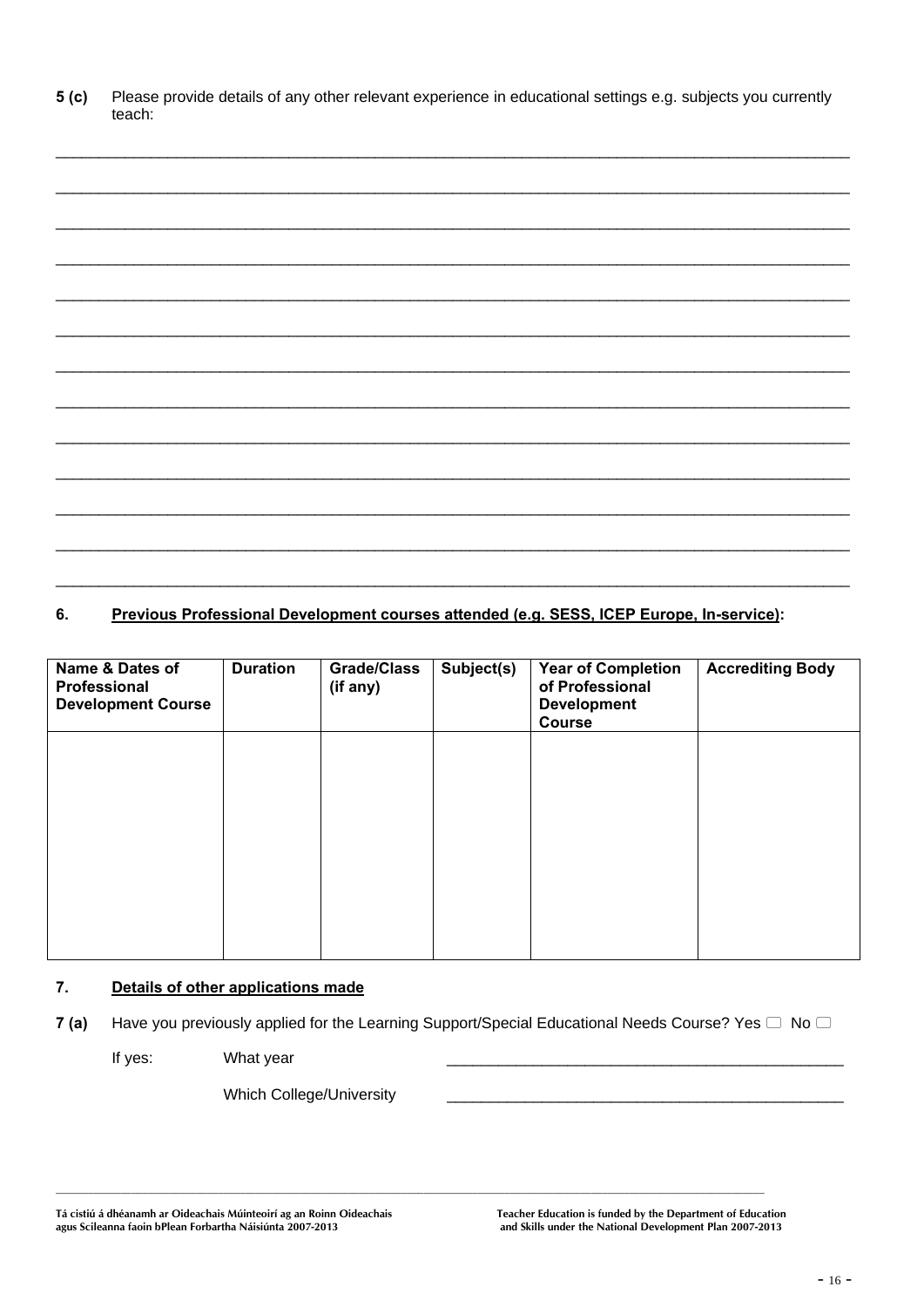- **7 (b)** Have you applied to other Colleges/Universities for the 2011/2012 Programme? Yes  $\Box$  No  $\Box$ 
	- If yes: Which College/University

I have read the description of the programme of continuing professional development as set out in Circular 0001/2011 and I agree to attend, in full, the Course for which I am making application and to fulfil the necessary conditions of such participation. I will notify my school authority of any absence from the course in accordance with normal procedures.

I confirm that I understand Travel & Subsistence is payable only to teachers who do not currently hold an SEN Post and will not be taking up such a post in the coming year. I agree, that if I qualify for and receive such payments and subsequently take up an SEN Post I will repay all funds to the relevant College/Institution.

**SIGNED: \_\_\_\_\_\_\_\_\_\_\_\_\_\_\_\_\_\_\_\_\_\_\_\_\_\_\_\_\_\_\_\_\_\_\_\_\_\_ Date: \_\_\_\_\_\_\_\_\_\_\_\_\_\_\_\_\_\_\_\_\_\_\_\_\_\_\_**

# **Please return completed application form, a copy of your Registration Certificate or a letter of confirmation of registration from the Teaching Council and the form to be completed by the schools authorities to the College/University of your choice. Closing date for applications is 1st of March 2011**

**Thank you for your cooperation in completing this application form.**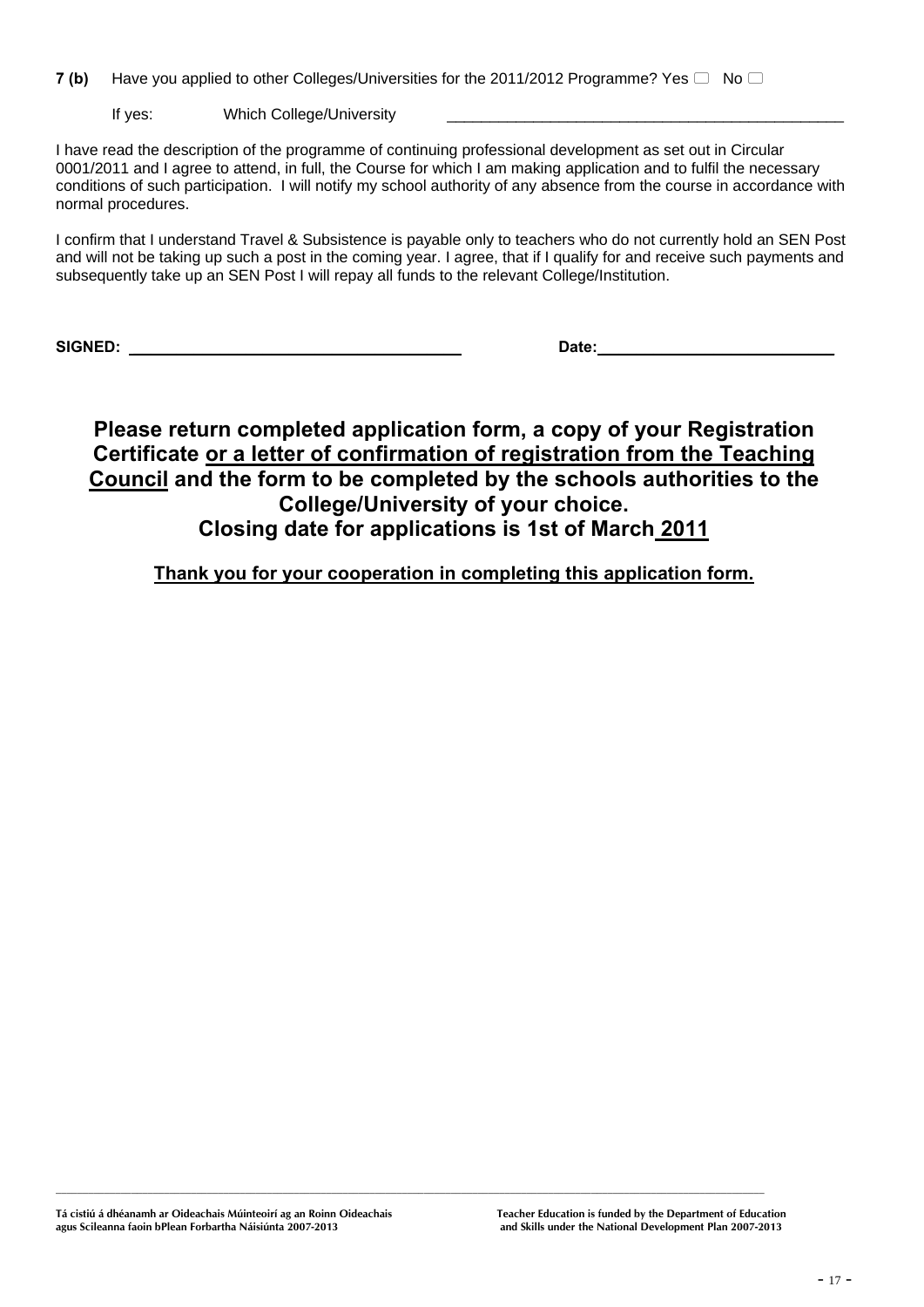# **8 To be completed by the School Authorities**

#### **8 (a)** Please state:

|                  | (i)<br>The number of teachers with Learning Support/Special<br><b>Education duties</b>                                                                        |                                                                                                           |  |  |
|------------------|---------------------------------------------------------------------------------------------------------------------------------------------------------------|-----------------------------------------------------------------------------------------------------------|--|--|
|                  | (ii)                                                                                                                                                          | The number of teachers who have qualifications in Learning<br>Support/Resource Teaching/Special Education |  |  |
|                  | (iii)                                                                                                                                                         | How many of these teachers referred to at (ii) above<br>are currently working in LS/SEN                   |  |  |
| 8(b)             | Please state:                                                                                                                                                 |                                                                                                           |  |  |
|                  | (i)                                                                                                                                                           | The number of students in Junior Cycle (2010/11)                                                          |  |  |
|                  | (ii)                                                                                                                                                          | The number of students in Senior Cycle (2010/11)                                                          |  |  |
|                  | (iii)                                                                                                                                                         | The number of students in Educational Service (2010/11)                                                   |  |  |
| 8 <sub>(c)</sub> | Please state the number of successful applications for the Learning<br>Support/Special Educational course which have been made by<br>your school since 2006   |                                                                                                           |  |  |
| 8(d)             | Please state the number of unsuccessful applications for the Learning<br>Support/Special Educational course which have been made by<br>your school since 2006 |                                                                                                           |  |  |
| 8(e)             | For what years were the applications at 8 (d) above made                                                                                                      |                                                                                                           |  |  |

Please attach a copy of the applicants **2011/2012 timetable** incorporating the designated Learning Support/Resource hours. If it is not available please forward a copy, when completed, to the relevant College/University. **Please note that teachers who will be attending the Course will be released for eight weeks over the academic year for which substitution will be provided.** 

**Please note that it will only be possible for the teacher to take up a place or continue on the course if the necessary hours and facilities to enable full participation are provided. It is particularly important that teachers participating in the programme are given a work-load which will permit them to benefit fully from the continuing professional development being offered.**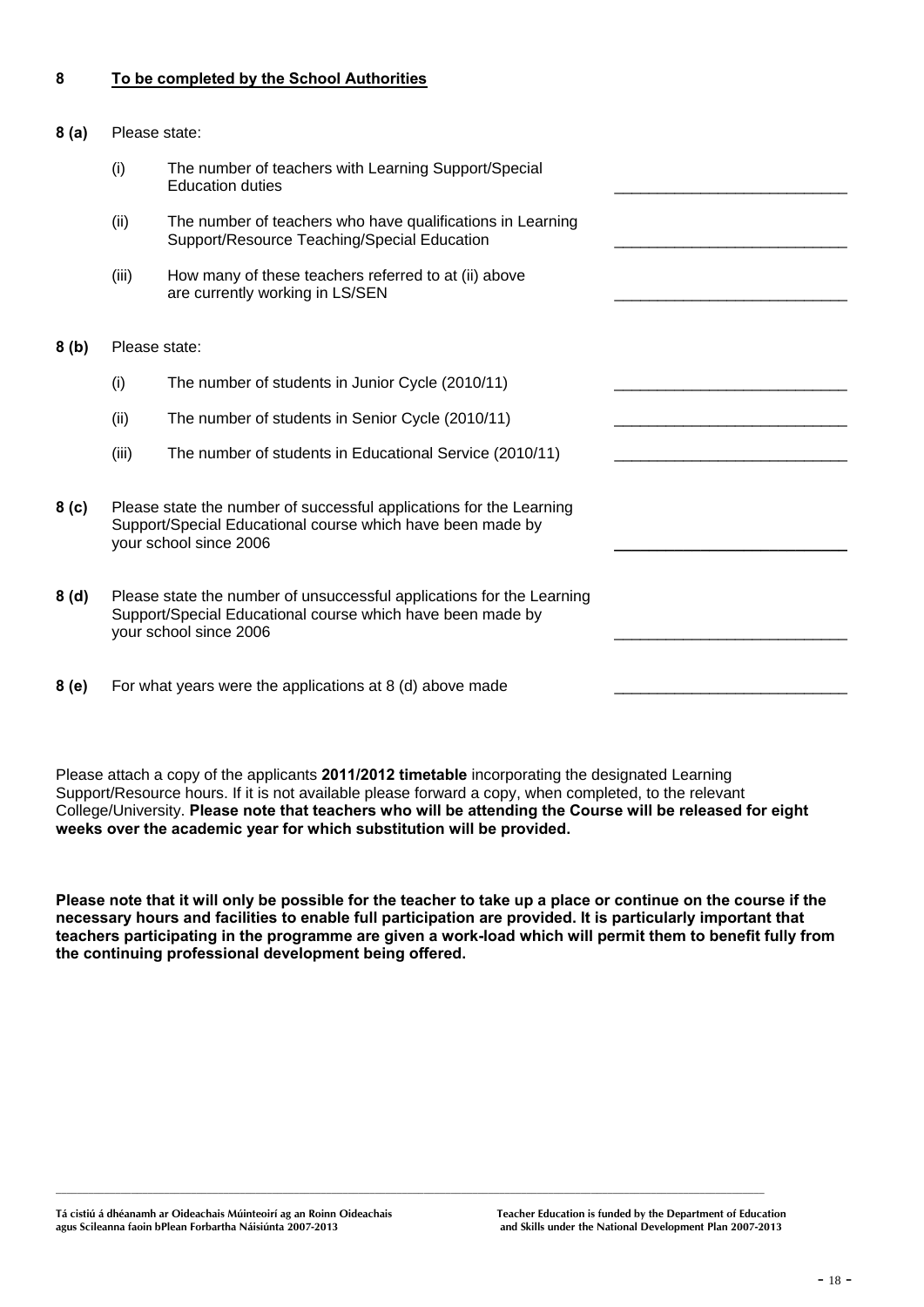#### **8 (f)** Please indicate, by category, how many students have been assessed as having special educational needs in your school

| <b>Category of Special Need</b>             | Incidence      | <b>No of Students</b> |
|---------------------------------------------|----------------|-----------------------|
| <b>Physical Disability</b>                  | Low            |                       |
| Hearing Impairment                          | Low            |                       |
| Visual Impairment                           | Low            |                       |
| <b>Emotional Disturbance</b>                | Low            |                       |
| Borderline Mild General Learning Disability | High           |                       |
| Mild General Learning Disability            | High           |                       |
| Moderate General Learning Disability        | Low            |                       |
| Severe/Profound General Learning Disability | Low            |                       |
| <b>Autism/Autistic Spectrum Disorders</b>   | Low            |                       |
| <b>Specific Learning Disability</b>         | High           |                       |
| Assessed Syndrome                           | Low            |                       |
| Specific Speech & Language Disorder         | Low            |                       |
| <b>Multiple Disabilities</b>                | Low            |                       |
| Other                                       | Please specify |                       |

#### **8 (g) Please indicate how many students other than those listed at 8(f) would be in receipt of learning support? \_\_\_\_\_\_\_\_\_\_\_\_\_\_\_\_\_\_\_\_\_\_\_\_\_\_\_\_\_\_\_\_\_\_\_\_\_\_\_\_\_\_\_\_\_\_\_\_\_\_\_\_\_\_\_\_\_\_\_\_\_\_\_\_\_\_\_\_\_\_\_\_\_\_\_\_\_**

I nominate \_\_\_\_\_\_\_\_\_\_\_\_\_\_\_\_\_\_\_\_\_\_ to attend this post-graduate programme and I confirm that the applicant for this combined course is a registered teacher in accordance with Section 31 of the Teaching Council Act, 2001.

I confirm that the details contained within the candidate's application form is correct and that the information in this application form is correct and, if the above named teacher is given a place on **Combined Post-Graduate Diploma Programme of Continuing Professional Development for Teachers involved in Learning Support and Special Education** – 2011/2012, that the Board of Management agrees to release him/her to attend the programme and will fulfil all course requirements as specified in Circular 0001/2011. I undertake to ensure that the required substitution will be in place in a timely manner and I agree that I will not request the teacher to attend any school event for any reason during block release dates.

| <b>SIGNED:</b>         |                                                                             |
|------------------------|-----------------------------------------------------------------------------|
|                        | (Principal)                                                                 |
| DATE:                  |                                                                             |
|                        |                                                                             |
| <b>COUNTER SIGNED:</b> |                                                                             |
|                        | (Director/Manager/Chief Executive Officer/Chairperson, Board of Management) |
| <b>DATE:</b>           |                                                                             |

#### *Data Protection*

*The Department of Education and Skills will treat all personal data you provide on this form as confidential and*  will use it solely for the purpose intended. The information will only be disclosed as permitted by law or for the *purposes listed in the Department's registration with the Data Protection Commissioner (DPC) - Ref 10764/A.* 

*The colleges listed within this document will treat all personal data you provide on this form as confidential and*  will use it solely for the purpose intended. The information will only be disclosed as permitted by law or for the *purposes listed in their respective registrations.*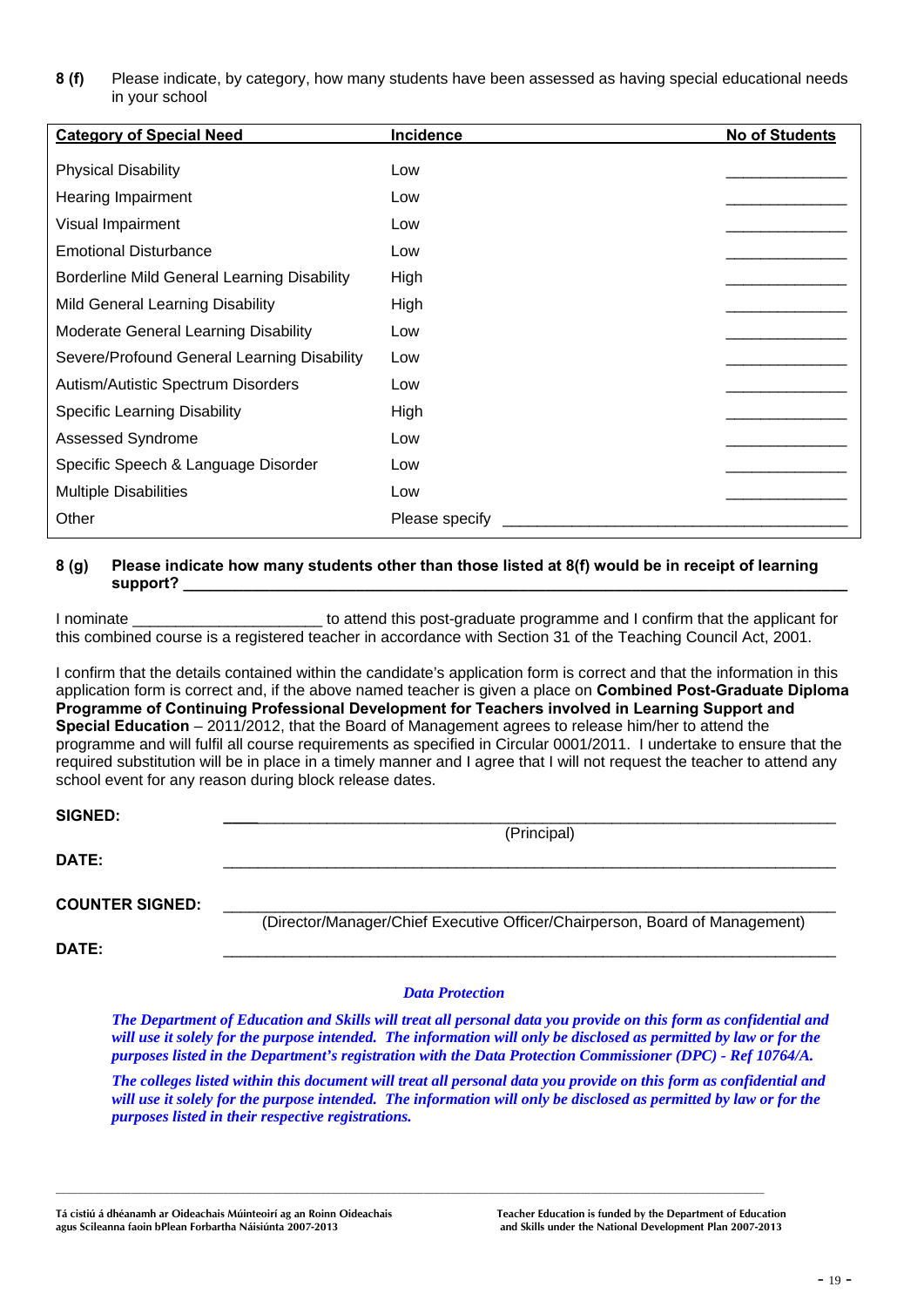*If the information you have provided is to be used for purposes other than outlined in the Department's or colleges' (as applicable) registration with the DPC your permission will be sought.*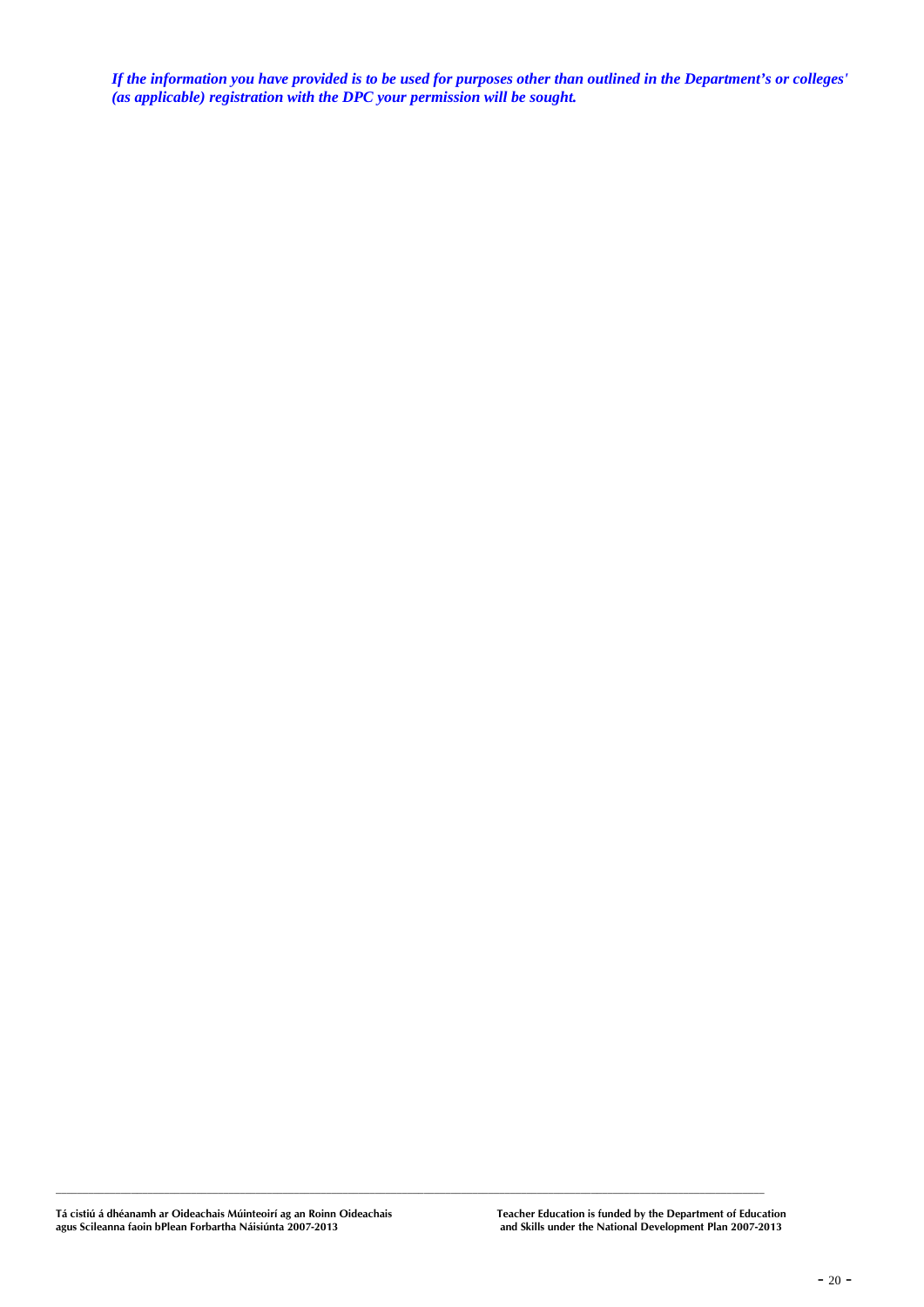### **Combined Post-Graduate Diploma Programme of Continuing Professional Development for Teachers involved in Learning Support and Special Education – 2011/2012**

# **To be completed by Teachers in Mainstream Primary and Special Schools**

#### Please complete and **return to the College/University of your choice by 1st of March 2011**

#### **1. Personal Details**

|      |                                                                                               | <u> 1989 - Johann Barn, mars and de Brandenburg (b. 1989)</u>                                                                                                                                                          |  |
|------|-----------------------------------------------------------------------------------------------|------------------------------------------------------------------------------------------------------------------------------------------------------------------------------------------------------------------------|--|
|      |                                                                                               |                                                                                                                                                                                                                        |  |
|      |                                                                                               |                                                                                                                                                                                                                        |  |
|      |                                                                                               |                                                                                                                                                                                                                        |  |
|      |                                                                                               |                                                                                                                                                                                                                        |  |
|      | Please state Year of Probation: ______________________                                        |                                                                                                                                                                                                                        |  |
| 2.   | registration from the Teaching Council)*<br><b>Teaching Council must accompany this form.</b> | Registration Details (per Teaching Council Registration Certificate or per letter of confirmation of<br>*A copy of the Teacher Registration Certificate or a letter of confirmation of registration as provided by the |  |
| 3.   | <b>Current Teaching Position</b>                                                              |                                                                                                                                                                                                                        |  |
| 3(a) | Please tick which of the following best describes your current Employment Status:             |                                                                                                                                                                                                                        |  |
|      | Permanent                                                                                     |                                                                                                                                                                                                                        |  |
|      | Contract of Indefinite Duration (CID)                                                         | $\Box$                                                                                                                                                                                                                 |  |
|      | <b>Fixed Term Contract</b>                                                                    |                                                                                                                                                                                                                        |  |
|      |                                                                                               |                                                                                                                                                                                                                        |  |
|      | If employed in a part time capacity, for how many hours are you employed                      |                                                                                                                                                                                                                        |  |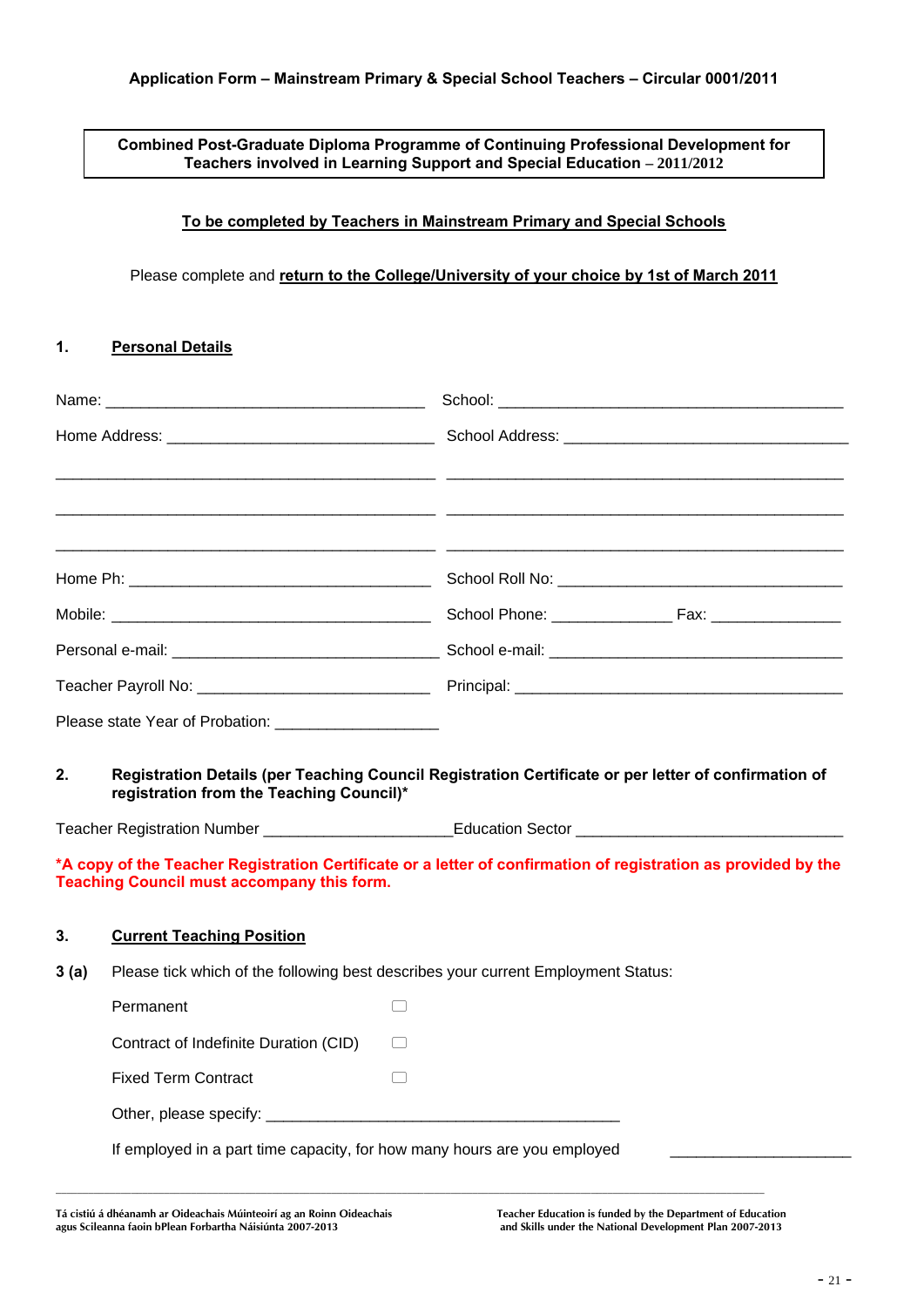**3 (b)** Please tick which of the following best describes the teaching position you will hold in 2011/2012:

| <b>Position</b>                                                   | $\sqrt{a}$ s<br>appropriate | <b>Position</b>                                      | as<br>appropriate |
|-------------------------------------------------------------------|-----------------------------|------------------------------------------------------|-------------------|
| Learning Support/Resource Teacher                                 |                             | Resource Teacher in<br>mainstream school             |                   |
| Class Teacher in a special school                                 |                             | Teacher in a special class<br>in a mainstream school |                   |
| <b>Resource Teacher for Travellers</b>                            |                             | Subject Teacher in a<br>special school               |                   |
| Visiting teacher (specify SEN category and number<br>on caseload) |                             | Principal in a special school                        |                   |
| Other (please specify)                                            |                             |                                                      |                   |

Please state the number of students with SEN whom you are currently teaching in school:

Please give a brief description of the students (stating SEN category/ies) with whom you currently work: (Please see appendix 1 for definition of these categories.)



#### **3 (c)** Please state:

- Your total number of years teaching
- Number of years teaching in your present school
- When were you appointed to your present LS/SEN post/hours?
- Date of establishment of this LS/SEN post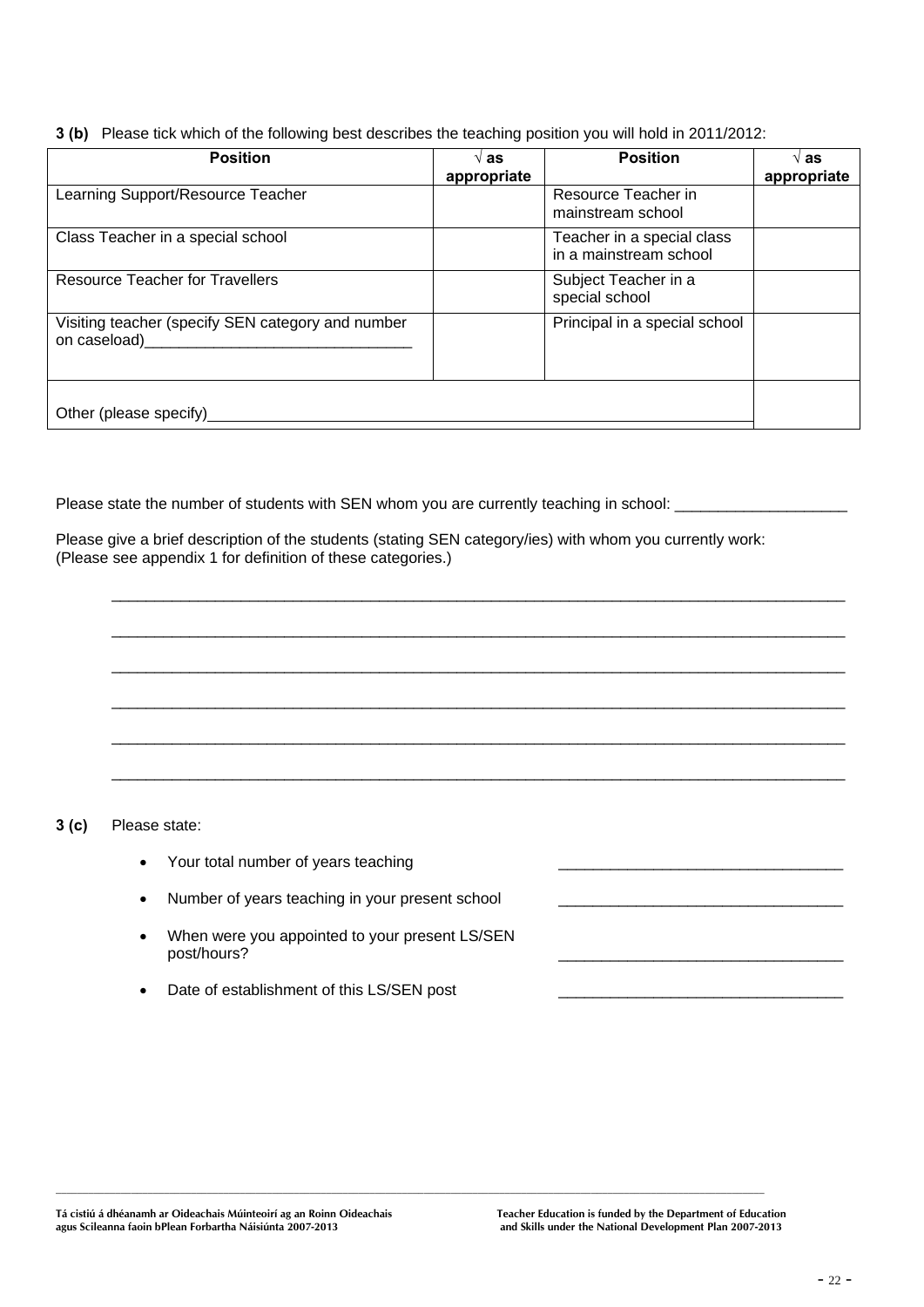#### **3 (d)** Please state:

Number of students you are currently teaching in your capacity as indicated at 3 (c) above: \_

**3 (e)** Number of years teaching mainstream classes:

# **3 (f)** Please state name, address and roll numbers of all the schools in which you teach, where applicable:

| <b>School Name</b> | Address | Roll Number | DEIS category |
|--------------------|---------|-------------|---------------|
|                    |         |             |               |
|                    |         |             |               |
|                    |         |             |               |
|                    |         |             |               |
|                    |         |             |               |
|                    |         |             |               |
|                    |         |             |               |

# **4. Professional or other qualifications held**

| College,<br><b>University or</b><br>other Awarding<br><b>Body</b> | Dates of<br>attendance and<br>whether full-<br>time or<br>part-time | Degree or other<br>Qualifications<br>obtained/to be<br>obtained | <b>Grade/Class</b><br>(if any) | Subject(s) | Date of<br>Award |
|-------------------------------------------------------------------|---------------------------------------------------------------------|-----------------------------------------------------------------|--------------------------------|------------|------------------|
|                                                                   |                                                                     |                                                                 |                                |            |                  |
|                                                                   |                                                                     |                                                                 |                                |            |                  |
|                                                                   |                                                                     |                                                                 |                                |            |                  |
|                                                                   |                                                                     |                                                                 |                                |            |                  |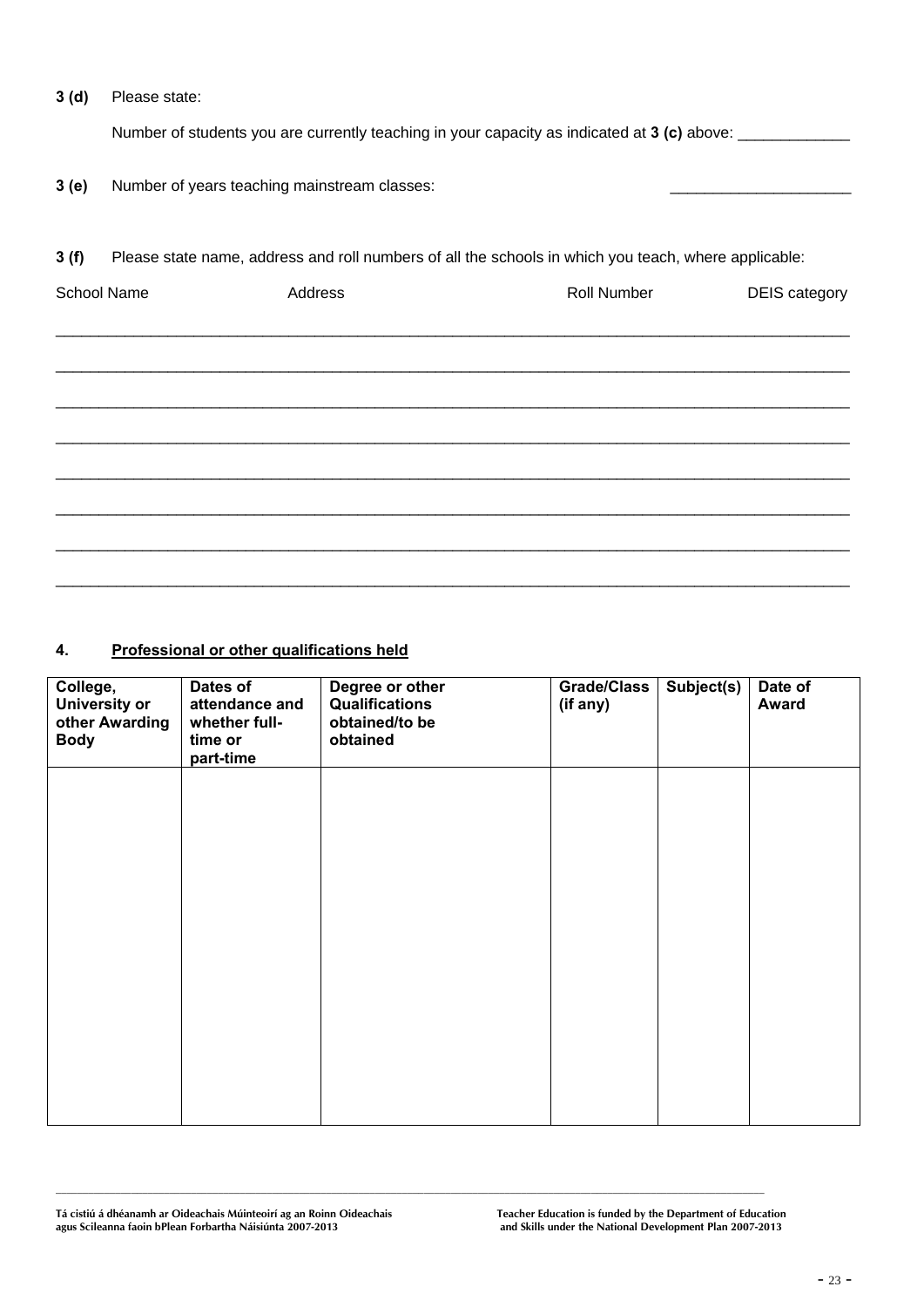#### **Previous Teaching Experience**  $5.$

| 5 (a)                                                                                                                                            | Prior to taking up your current position, please state number of years as a teacher in: |                          |
|--------------------------------------------------------------------------------------------------------------------------------------------------|-----------------------------------------------------------------------------------------|--------------------------|
|                                                                                                                                                  | Special Schools                                                                         | <b>Special Classes</b>   |
|                                                                                                                                                  | Learning Support Teaching                                                               | <b>Resource Teaching</b> |
| Other (please specify)<br><u> 1989 - Johann Barbara, martin da kasar da shekara ta 1989 - An tsa marka a shekara tsa na shekara tsa na sheka</u> |                                                                                         | Total                    |
|                                                                                                                                                  | Name and Address of School(s)<br>(please specify teaching role)                         | Dates                    |
|                                                                                                                                                  |                                                                                         |                          |
|                                                                                                                                                  |                                                                                         |                          |
|                                                                                                                                                  |                                                                                         |                          |
|                                                                                                                                                  |                                                                                         |                          |
|                                                                                                                                                  |                                                                                         |                          |
|                                                                                                                                                  |                                                                                         |                          |

Please provide details of any other relevant experience in educational settings:  $5(b)$ 

Tá cistiú á dhéanamh ar Oideachais Múinteoirí ag an Roinn Oideachais<br>agus Scileanna faoin bPlean Forbartha Náisiúnta 2007-2013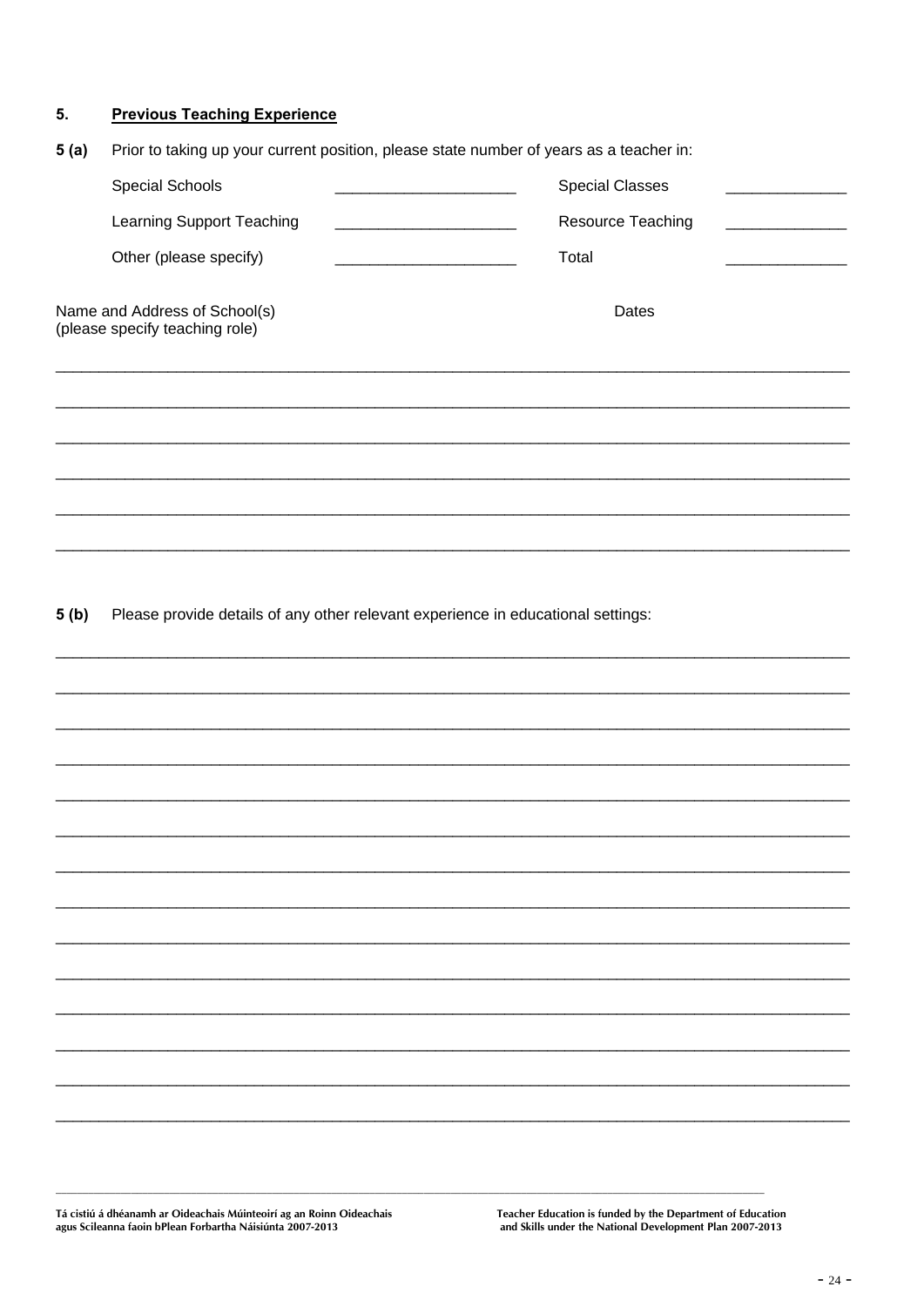# **6. Previous Professional Development (e.g. SESS, ICEP Europe, In-service)**

| Name & Dates of<br>Professional<br><b>Development Course</b> | <b>Duration</b> | <b>Grade/Class</b><br>(if any) | Subject(s) | <b>Year of Completion</b><br>of Professional<br><b>Development</b><br><b>Course</b> | <b>Accrediting Body</b> |
|--------------------------------------------------------------|-----------------|--------------------------------|------------|-------------------------------------------------------------------------------------|-------------------------|
|                                                              |                 |                                |            |                                                                                     |                         |
|                                                              |                 |                                |            |                                                                                     |                         |
|                                                              |                 |                                |            |                                                                                     |                         |

#### **7. Other applications made**

**7 (a)** Have you previously applied for the Learning Support/Special Educational Needs Course? Yes  $\Box$  No  $\Box$ 

If yes: What year? \_\_\_\_\_\_\_\_\_\_\_\_\_\_\_\_\_\_\_\_\_\_\_\_\_\_\_\_\_\_\_\_\_\_\_\_\_\_\_\_\_\_\_\_\_\_

Which College/University?

**7 (b)** Have you applied to other Colleges/Universities for this course for the 2011/2012 programme?

 $\sim$  No  $\Box$  No  $\Box$  No  $\Box$ 

If yes: Which College/University

I have read the description of the programme of continuing professional development as set out in Circular 0001/2011 and I agree to attend, in full, the course for which I am making application and fulfil the necessary conditions of such participation. I will notify my school authority of any absence from the course in accordance with normal procedures.

I confirm that I understand Travel & Subsistence is payable only to teachers who do not currently hold an SEN Post and will not be taking up such a post in the coming year. I agree, that if I qualify for and receive such payments and subsequently take up an SEN Post I will repay all funds to the relevant College/Institution.

**SIGNED:** \_\_\_\_\_\_\_\_\_\_\_\_\_\_\_\_\_\_\_\_\_\_\_\_\_\_\_\_\_\_\_\_\_\_\_ **DATE:** \_\_\_\_\_\_\_\_\_\_\_\_\_\_\_\_\_\_\_\_\_\_\_\_\_\_

**Please return completed application form, a copy of your Registration Certificate or a letter of confirmation of registration from the Teaching Council, and the form to be completed by the schools authorities to the College/University of your choice. Closing date for applications is 1st of March, 2011**

**Thank you for your cooperation in completing this application form.**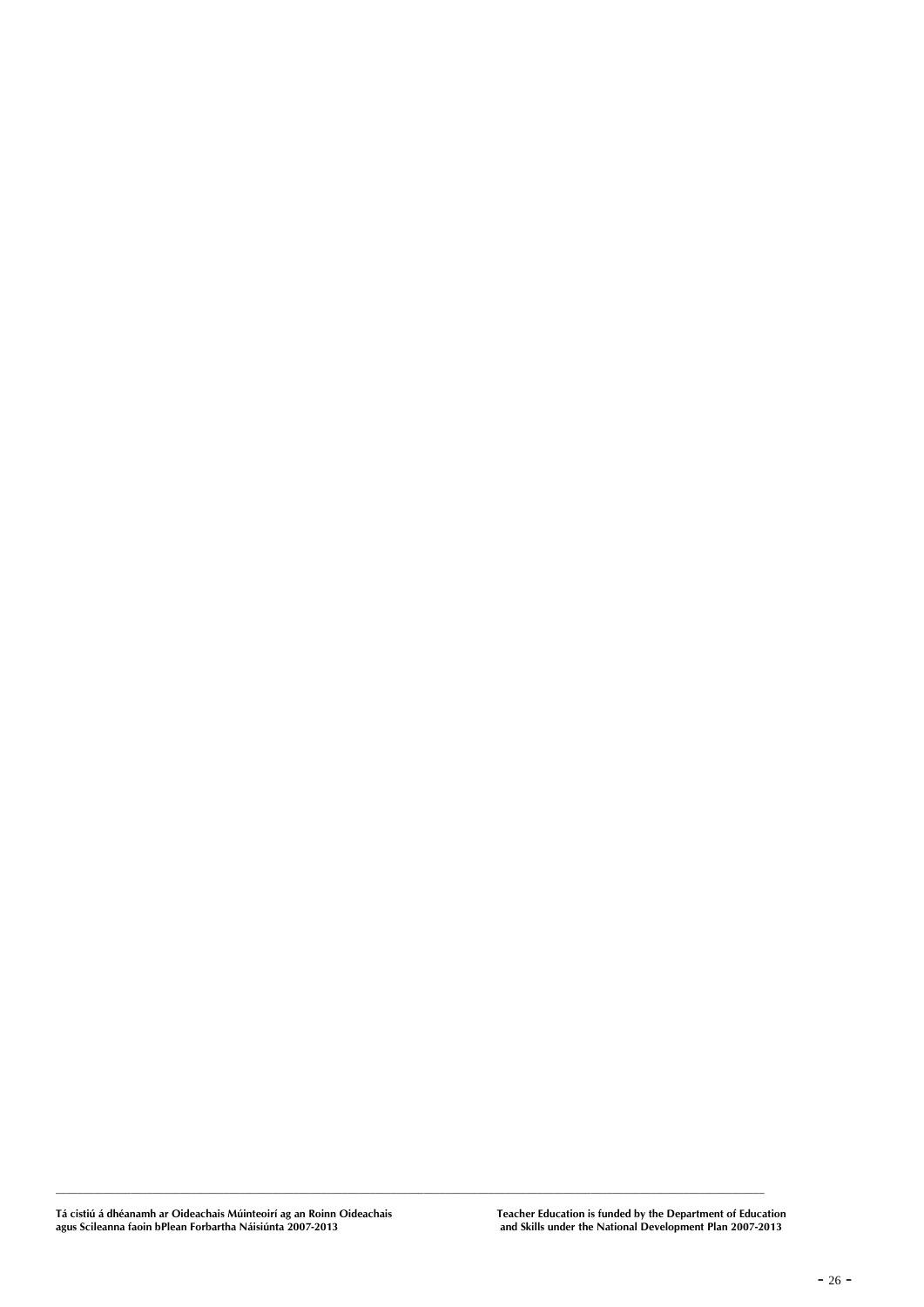# **Principals of Mainstream Primary Schools should complete question 8 (a) to 8 (g)**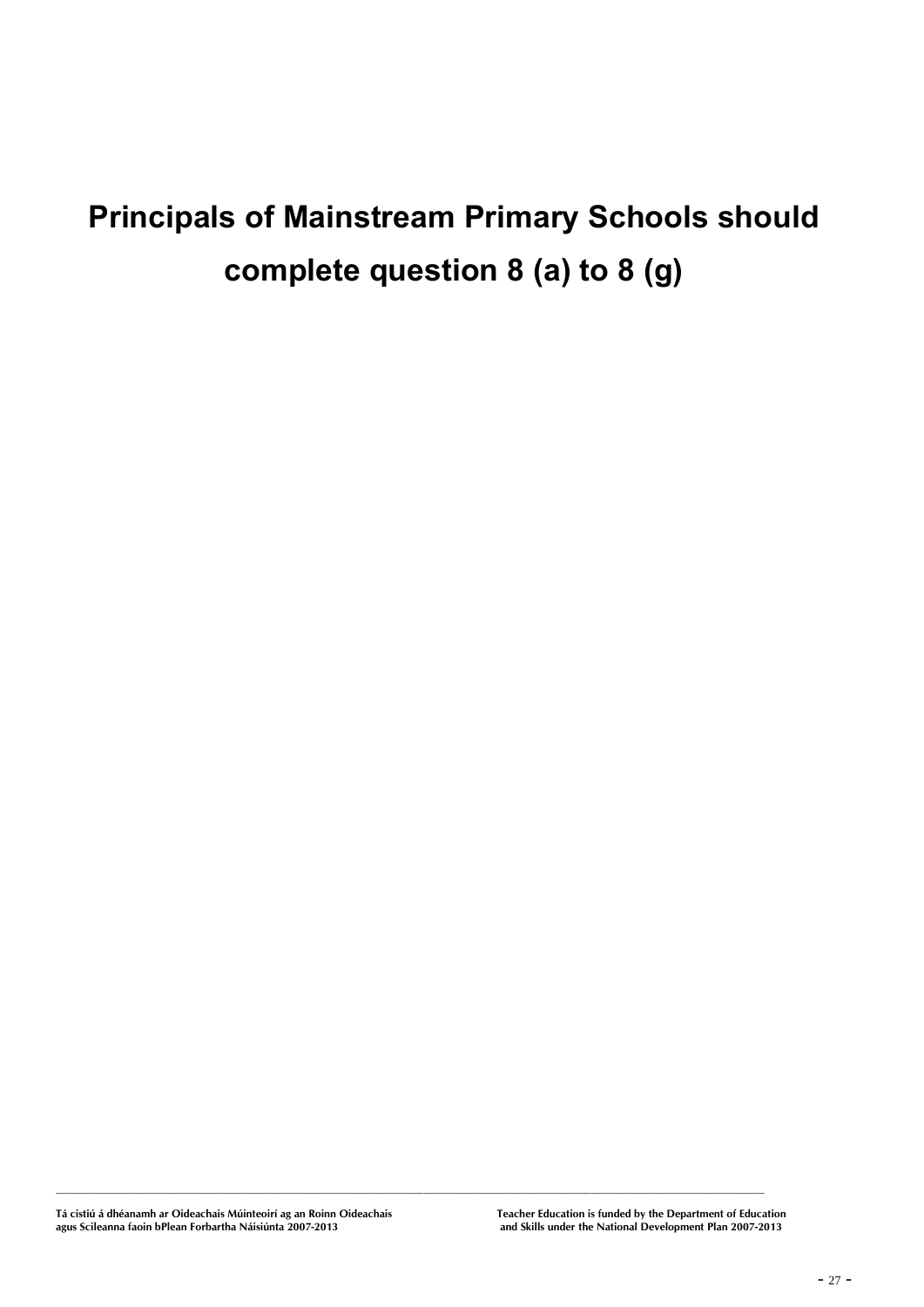#### **8. To be completed by the School Authorities**

**8 (a)** Please state:

|                  | (i)                                                                                                                                                           | The number of teachers with Learning Support/Special<br><b>Education duties</b>                           |  |
|------------------|---------------------------------------------------------------------------------------------------------------------------------------------------------------|-----------------------------------------------------------------------------------------------------------|--|
|                  | (ii)                                                                                                                                                          | The number of teachers who have qualifications in Learning<br>Support/Resource Teaching/Special Education |  |
|                  | (iii)                                                                                                                                                         | How many of these teachers referred to at (ii) above<br>are currently working in LS/SEN?                  |  |
| 8(b)             |                                                                                                                                                               | Please state total number of students enrolled in the school                                              |  |
| 8 <sub>(c)</sub> | Please state the number of successful applications for the Learning<br>Support/Special Educational course which have been made by<br>your school since 2006   |                                                                                                           |  |
| 8(d)             | Please state the number of unsuccessful applications for the Learning<br>Support/Special Educational course which have been made by<br>your school since 2006 |                                                                                                           |  |
| 8 (e)            |                                                                                                                                                               | For what years were the applications at 8 (d) above made:                                                 |  |

**Please note that teachers who will be attending the Course will be released for eight weeks over the academic year for which substitution will be provided.** 

**Please note that it will only be possible for the teacher to take up a place or continue on the course if the necessary hours and facilities to enable full participation are provided. It is particularly important that teachers participating in the programme are given a work-load which will permit them to benefit fully from the continuing professional development being offered.**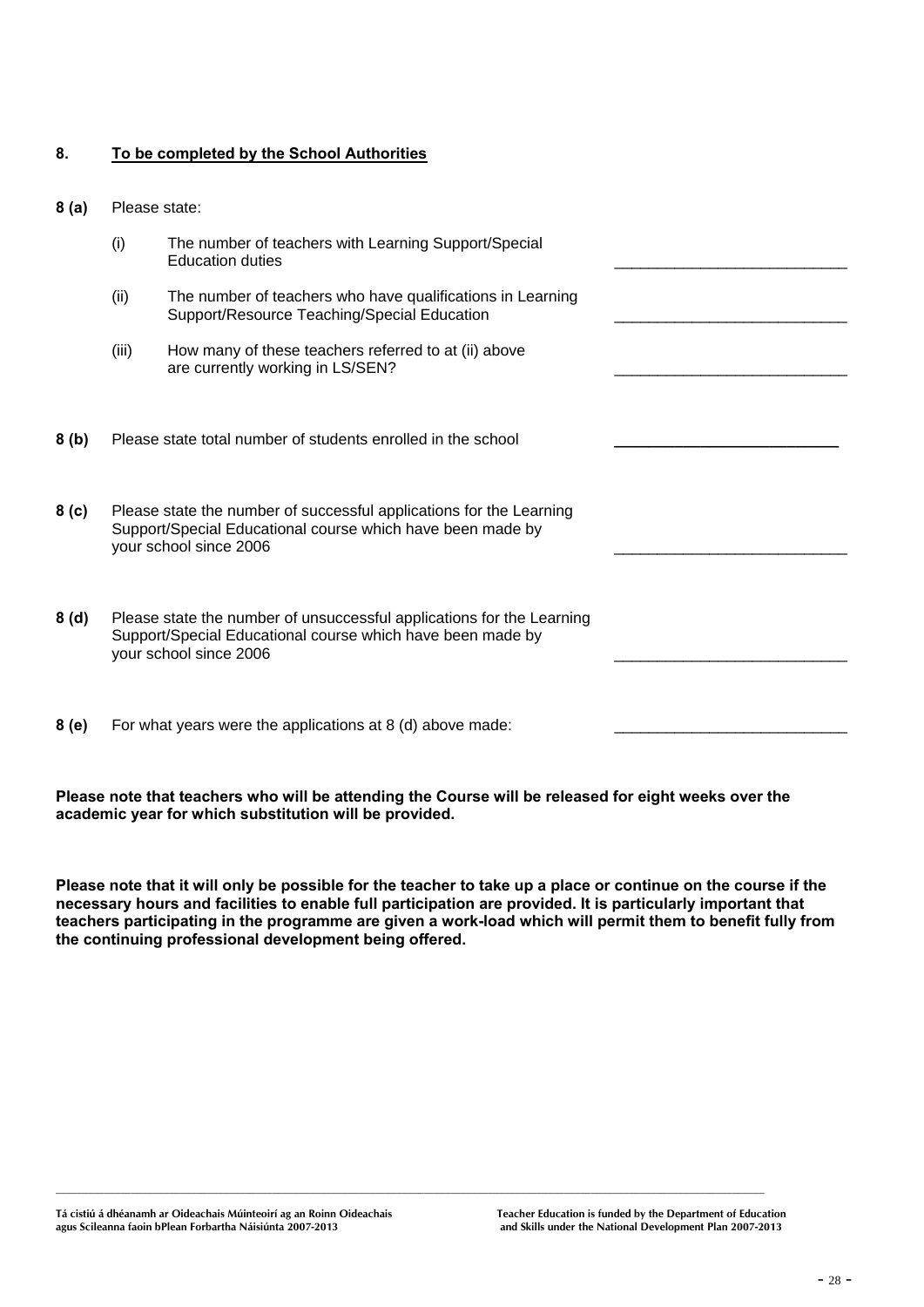#### **8 (f)** Please indicate, by category, how many students have been assessed as having special educational needs in your school

| <b>Category of Special Need</b>             | Incidence      | <b>No of Students</b> |
|---------------------------------------------|----------------|-----------------------|
| <b>Physical Disability</b>                  | Low            |                       |
| Hearing Impairment                          | Low            |                       |
| Visual Impairment                           | Low            |                       |
| <b>Emotional Disturbance</b>                | Low            |                       |
| Borderline Mild General Learning Disability | High           |                       |
| Mild General Learning Disability            | High           |                       |
| Moderate General Learning Disability        | Low            |                       |
| Severe/Profound General Learning Disability | Low            |                       |
| Autism/Autistic Spectrum Disorders          | Low            |                       |
| <b>Specific Learning Disability</b>         | High           |                       |
| Assessed Syndrome                           | Low            |                       |
| Specific Speech & Language Disorder         | Low            |                       |
| <b>Multiple Disabilities</b>                | Low            |                       |
| Other                                       | Please specify |                       |
|                                             |                |                       |

**8 (g)** Please indicate how many students are in receipt of LS hours:

I nominate \_\_\_\_\_\_\_\_\_\_\_\_\_\_\_\_\_\_\_\_\_\_\_\_\_\_ to attend this post-graduate programme and I confirm that the applicant for this combined course is a registered teacher in accordance with Section 31 of the Teaching Council Act, 2001.

I confirm that the details contained within the candidate's application form is correct and that the information in this application form is correct and, if the above named teacher is given a place on **Combined Post-Graduate Diploma Programme of Continuing Professional Development for Teachers involved in Learning Support and Special Education** – 2011/2012, that the Board of Management agrees to release him/her to attend the programme and will fulfil all course requirements as specified in Circular 0001/2011. I undertake to ensure that the required substitution will be put in place in a timely manner and I agree that I will not request the teacher to attend any school event for any reason during block release dates.

| <b>SIGNED:</b>         |                                                                             |
|------------------------|-----------------------------------------------------------------------------|
|                        | (Principal)                                                                 |
| DATE:                  |                                                                             |
|                        |                                                                             |
| <b>COUNTER SIGNED:</b> |                                                                             |
|                        | (Director/Manager/Chief Executive Officer/Chairperson, Board of Management) |
| DATE:                  |                                                                             |
|                        |                                                                             |

**Tá cistiú á dhéanamh ar Oideachais Múinteoirí ag an Roinn Oideachais Teacher Education is funded by the Department of Education agus Scileanna faoin bPlean Forbartha Náisiúnta 2007-2013 and Skills under the National Development Plan 2007-2013**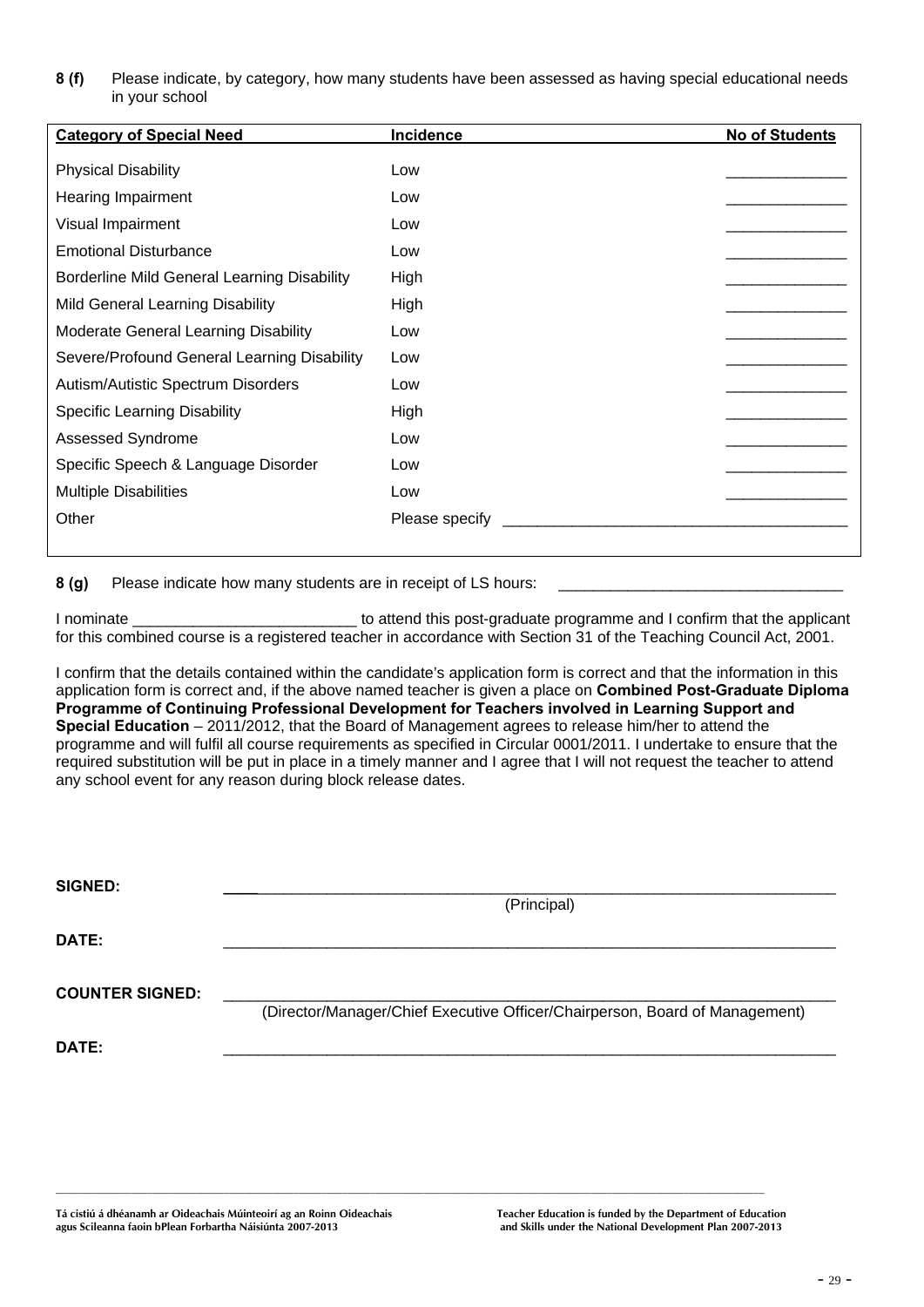# **Principals of Special Schools should complete question 9 (a) to 9 (g)**

**Tá cistiú á dhéanamh ar Oideachais Múinteoirí ag an Roinn Oideachais Teacher Education is funded by the Department of Education**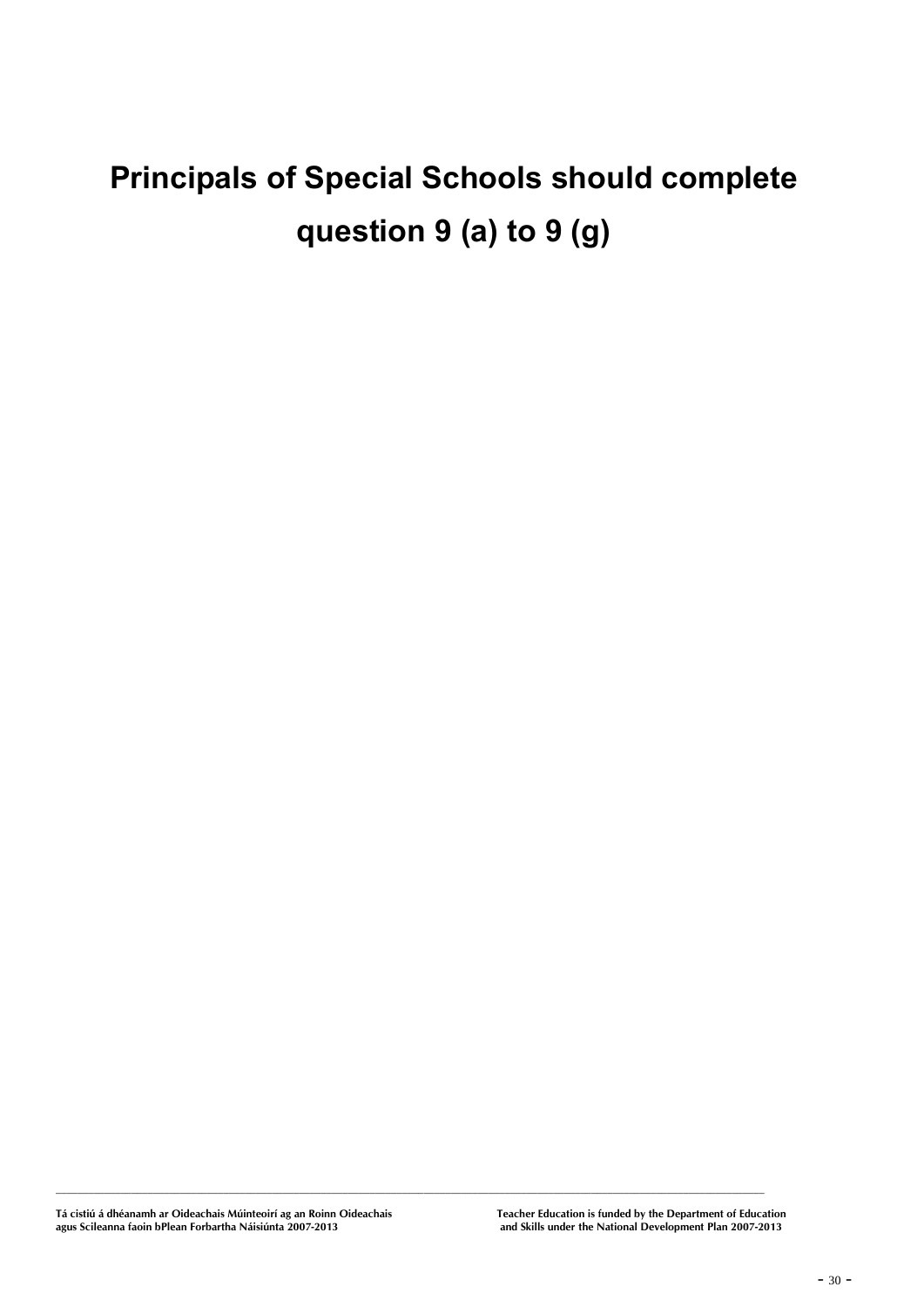# **Principals of Mainstream Primary Schools should complete question 8 (a) to 8 (g). Principals of Special Schools should complete question 9 (a) to 9 (g).**

### **9. To be completed by the School Authorities**

- **9 (a)** Please state:
	- (i) The number of teachers in your school
	- (ii) The number of teachers who have qualifications in Learning Support/Resource Teaching/Special Education
- **9 (b)** Please state total number of students enrolled in your school
- **9 (c)** Please state the number of successful applications for the Special Educational course which have been made by your school since 2006
- **9 (d)** Please state the number of unsuccessful applications for the Special Educational course which have been made by your school since 2006
- **9 (e)** For what years were the above applications at 9 (d) above made:

**Please note that teachers who will be attending the Course will be released for eight weeks over the academic year for which substitution will be provided.** 

**Please note that it will only be possible for the teacher to take up a place or continue on the course if the necessary hours and facilities to enable full participation are provided. It is particularly important that teachers participating in the programme are given a work-load which will permit them to benefit fully from the continuing professional development being offered.** 

**9 (f)** Please indicate, by primary category of disability, how many assessed students your school caters for:

| <b>Category of Special Need</b>                       | <b>Incidence</b> | No of Students |
|-------------------------------------------------------|------------------|----------------|
| <b>Physical Disability</b>                            | Low              |                |
| Hearing Impairment                                    | Low              |                |
| Visual Impairment                                     | Low              |                |
| <b>Emotional Disturbance</b>                          | Low              |                |
| <b>Borderline Mild General</b><br>Learning Disability | High             |                |
| Mild General Learning Disability                      | High             |                |
| Moderate General Learning Disability                  | Low              |                |
| Severe/Profound General<br>Learning Disability        | Low              |                |
| Autism/Autistic Spectrum Disorders                    | Low              |                |
| <b>Specific Learning Disability</b>                   | High             |                |
| Assessed Syndrome                                     | Low              |                |
| Specific Speech & Language Disorder                   | Low              |                |
| <b>Multiple Disabilities</b>                          | Low              |                |
| Other                                                 | Please specify   |                |
|                                                       |                  |                |

**Tá cistiú á dhéanamh ar Oideachais Múinteoirí ag an Roinn Oideachais Teacher Education is funded by the Department of Education agus Scileanna faoin bPlean Forbartha Náisiúnta 2007-2013 and Skills under the National Development Plan 2007-2013**